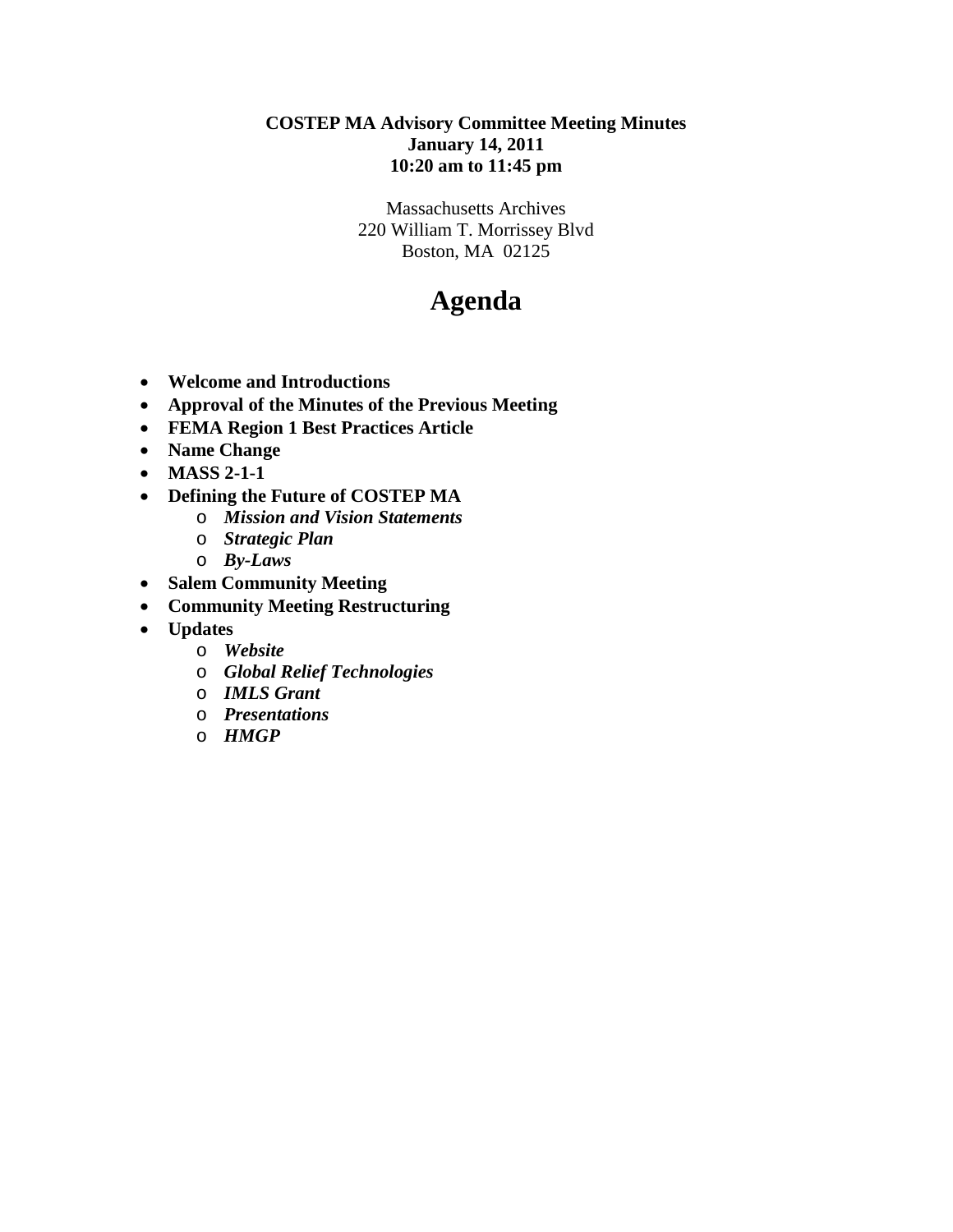## **COSTEP MA Advisory Committee Meeting Minutes January 14, 2011 10:20 am to 11:45 pm**

Massachusetts Archives 220 William T. Morrissey Blvd Boston, MA 02125

Approved: 2011-03-18

#### **Attendance:**

Martha Clark (Mass. Archives), Michael Comeau (Mass. Archives), Adrienne Sage Donohue (NEMA), Lori Foley (NEDCC), Pat Foster (FEMA), Kathy Griffin (Mass. Historical Society), Jane Hedberg (Harvard University Library), Ben Hiltunen (MEMA), Donna Hooper (Town Clerk, Lexington), Mel Klayman (Division of Capital Asset Management), Jack Kabrel (NARA), Veronica Martzahl (Tufts DCA), Rebecca Meyer (Intern, MBLC), Raquel Ortiz (FEMA), Andrew Raddant (Department of the Interior), Michael Steinitz (Mass. Historical Commission), Gregor Trinkaus- Randall (MBLC), John Warner (Mass. Archives), Sara Wolf (National Park Service)

#### **Welcome and Introductions**

The meeting was called to order at 10:05 am. Each attendee stated their name and institutional affiliation.

#### **Approval of the Minutes of the Previous Meeting**

Motion to approval the minutes of the June 18, 2010 was made and seconded. Minutes approved unanimously.

#### **FEMA Region 1 Best Practices Article**

A question was asked about the FEMA Region 1 newsletter article on COSTEP MA that was mentioned in the previous minutes. Gregor Trinkaus-Randall stated that he was unsure if the final article had been published yet. Raquel Ortiz and Pat Foster of FEMA stated that they would check on this. Lori Foley also requested information on this article for inclusion in the FEMA Challenge submission she is working on.

#### **Name Change**

Gregor stated that, as part of the strategic planning process (discussed below), the name of the COSTEP MA Advisory Board is now just COSTEP MA. The organization has moved from a developmental and advisory phase into an operational phase.

#### **MASS 2-1-1**

Lori Foley reviewed the MASS 211 website [\(http://www.mass211.org/\)](http://www.mass211.org/) and highlighted locations were we could insert information on COSTEP MA. We will also be able to link to an unlimited number of informational pdfs such as NEDCC leaflets, dPlan, and Salvage at a Glance, as well as the COSTEP MA website. The group was asked to further review the website and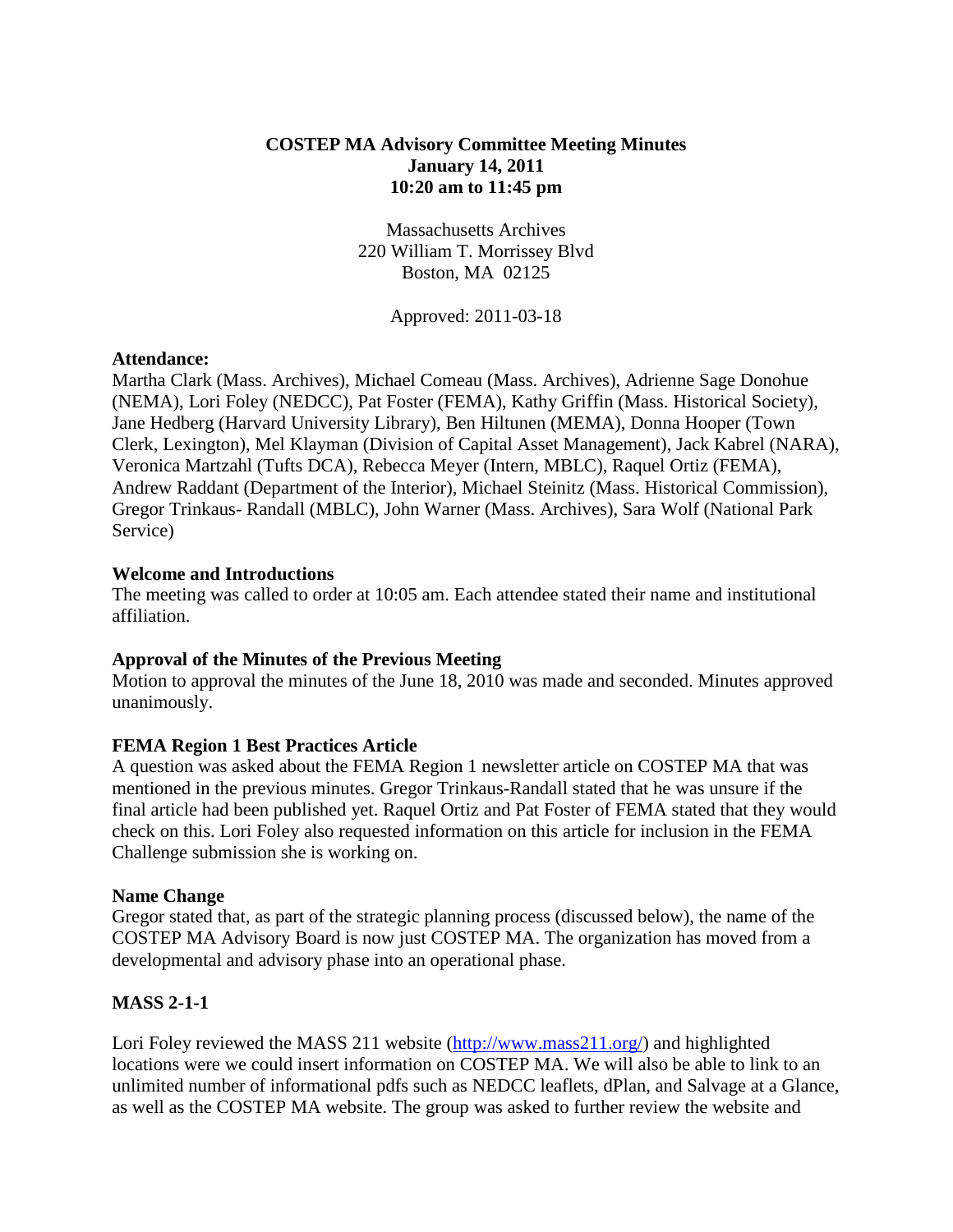provide suggestions and feedback to Jennifer Fauxsmith. Additionally, Jennifer is crafting "talking points" that can be used by MASS 211 representatives to describe COSTEP MA when they are promoting the larger service.

## **Defining the Future of COSTEP MA**

Jane Hedberg stated that a small working group consisting of Gregor, Lori, Ben Hiltunen, Martha Clark, Kathy Griffin, Nancy Palmer, Aimee Primeaux, and herself met at Harvard on December 13, 2010. The purpose of this group was to think strategically about the future of COSTEP MA. From this meeting, four draft documents emerged:

- Mission Statement
- Vision Statement
- Strategic Plan
- By-Laws

## *Mission and Vision Statements*

The draft mission and vision statements were available to the group and Gregor called for comment. The following texts came out of the discussion.

## Mission Statement

To build and foster a statewide disaster preparedness planning process for cultural heritage organizations that serves the cultural and emergency management communities and addresses disaster mitigation, preparedness, response, and recovery. This process will ensure an ongoing dialogue that promotes mutual understanding and coordination between these communities.

## Vision Statement

That every cultural heritage organization in the commonwealth of Massachusetts is prepared for and is able to respond to a disaster or emergency in conjunction with the emergency management community at the state, regional, and local levels to ensure the resilience of the organization and the preservation of and access to its collections.

## *Strategic Plan*

Lori, Ben, and Martha Clark presented an initial draft of goals and objectives for a strategic plan. These goals and objectives address higher level priories, but more concrete and actionable steps are needed, including deadlines for completion of actions. Gregor called for comment on the draft document. Following a brief discussion, Gregor called for volunteers for a committee to work on the strategic plan.

- Jane Hedberg (local arrangement to set up a meeting at Harvard)
- Martha Clark
- Michael Comeau
- Lori Foley
- Ben Hiltunen
- Mel Klayman
- Raquel Ortiz (will also share resources on strategic planning utilized by FEMA)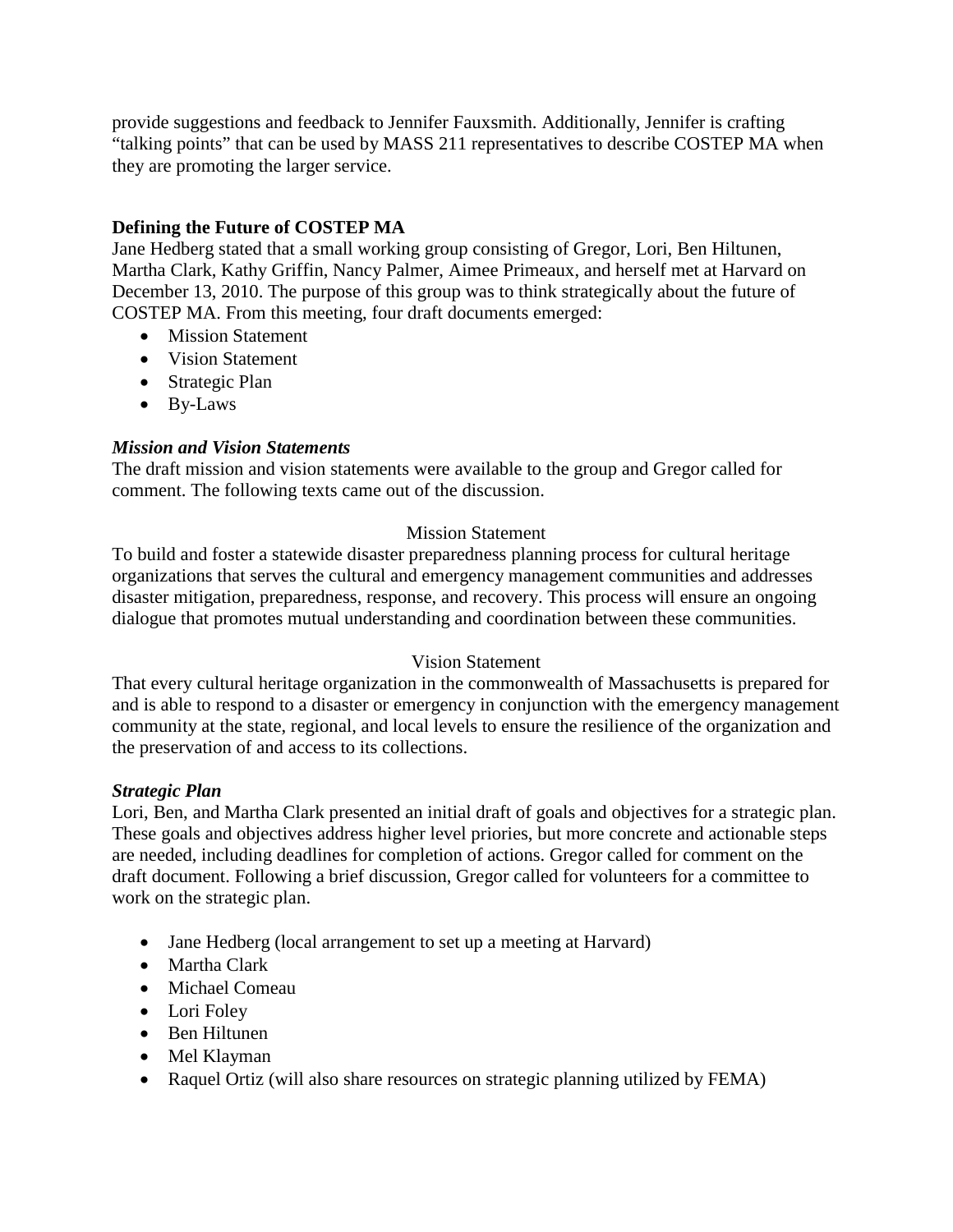The committee was asked to present a next draft at the March 25, 2011 meeting.

## *By-Laws*

Kathy Griffin shared information on the draft by-laws she crafted based on the work of a group out of Savannah, Georgia (Savannah Heritage Emergency Response – SHER). Gregor made a call for discussion. There was much interest within the group about the Executive Committee with an emphasis on the idea that COSTEP MA needs to move away from a model that focuses on people and personalities to a model that focuses on functions and positions. The general feeling was that this document will go a long way towards clarifying the commitments organizations are making when they join COSTEP MA, and it provides us with a strong structure for the future.

Gregor called for a committee to work further on the by-laws.

- Gregor Trinkaus-Randall (coordinator)
- Martha Clark
- Michael Comeau
- Kathy Griffin
- Sara Wolf

The committee was asked to present a next draft at the March 25, 2011 meeting.

## **Salem Community Meeting**

Jack Krabrel and Michael Steinitz shared information on the multiple community meetings that have occurred in Salem. The introductory meeting was November 9, 2010 at the Peabody Essex Museum. Mayor Kim Driscoll, State Representative John Keenan, and MEMA Acting Director Kurt Schwartz were in attendance and provided introductory remarks. The highlight of the meeting was the presentation by Fire Captain Dennis Levasseur. Additionally, the local public access television station taped and broadcast the event. Approximately 35 people attended from the Salem and surrounding communities.

On December 2, 2010 a follow-up meeting was held at the Phillips House in Salem. There were 6-8 local attendees, and they have formed a group working on Inventory Forms, the Command and Control Structure for Salem, dPlan, and ICS training. They have a third meeting scheduled for January 19, 2011.

In discussing these meetings, the group noted the importance of communities having pre-existing ties to each other before the meeting, as well as having a built in knowledge of the economic importance they play in their communities through tourism.

#### **Community Meeting Restructuring**

Based on watching the November 9, 2010 meeting on Salem, Martha and Adrienne revised the community meeting agenda. The new agenda places greater emphasis on engaging the participants and stresses the importance of having the EMD present and supportive of the process. The new agenda increases our flexibility to meet the individual needs of a community. It plays up the community, while downplaying the history of COSTEP MA. Also, we need to listen to the resources that communities say they need and strive to meet their requests.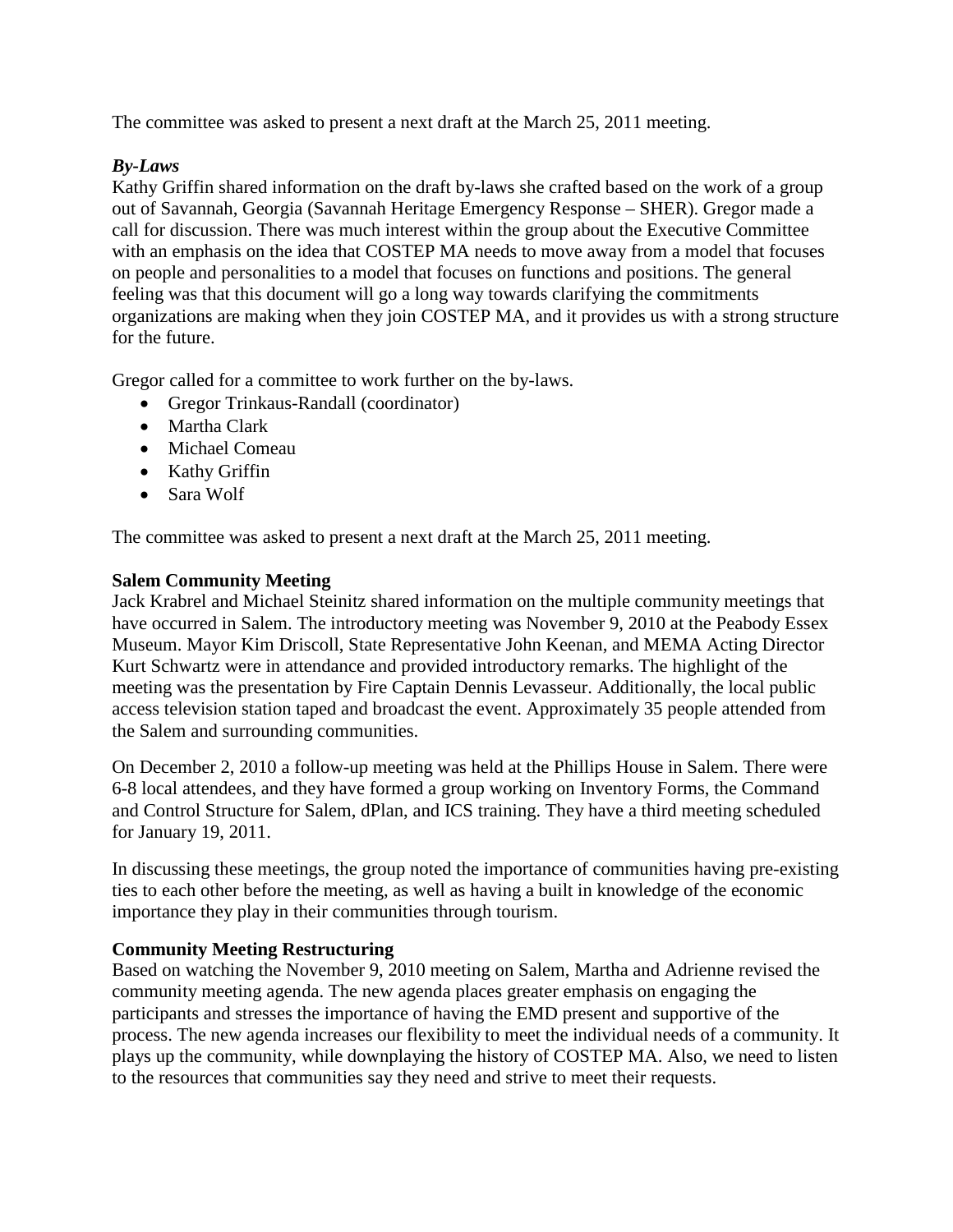The group discussed further the need to do much more advance work in a community before the initial meeting. This was a key to the success of the Salem meeting. Additionally, the group asked Ben to research who are receptive EMDs that would be interested in having meetings in their communities. The suggestion was made that we move to a completive, product model where communities apply to COSTEP MA for assistance rather than us going begging to them.

Gregor called for a committee to develop a concept for a product that we could market. This product would include the community meeting handbook that Veronica and Andy Grilz have been asked to work on. Additionally there will be some sort of pre-assessment tool for gauging the receptiveness of a community to the COSTEP MA process and a list of the types of services we can provide.

- Veronica Martzahl (coordinator)
- Martha Clark
- Adrienne Sage Donohue
- Jennifer Fauxsmith
- Lori Foley
- Andy Grilz
- Ben Hiltunen
- Donna Hooper

## **Updates**

## *Website*

Lori stated that the website will be turned over the MBLC during the week of February 7, 2011.

## *Global Relief Technologies*

Members of the steering committee toured the Global Relief Technologies facility in Portsmouth, New Hampshire on December 17, 2010. The purpose of this tour was to explore the possibility of developing a PDA program that could be used in disaster assessment. The pilot project will cost \$50,000. Lori is exploring funding opportunities.

## *IMLS Grant*

Lori and the NEDCC are working on a follow up grant to the IMLS that would pick up from where the original COSTEP framework grant left off and would provide a long term recovery tool for organizations recovering from a disaster or emergency.

## *Presentations*

On January 21, 2011 there will be a COSTEP MA presentation at the Massachusetts Municipal Association meeting at the Hynes Convention Center in Boston. On May 13, 2011, COSTEP MA will present at the Association of College and Research Libraries meeting at the College of the Holy Cross in Worcester.

## *HMGP*

A second Hazards and Mitigation Grant Program grant opportunity is coming up. COSTEP MA will pursue the opportunity as we wait to hear more information on our first grant proposal.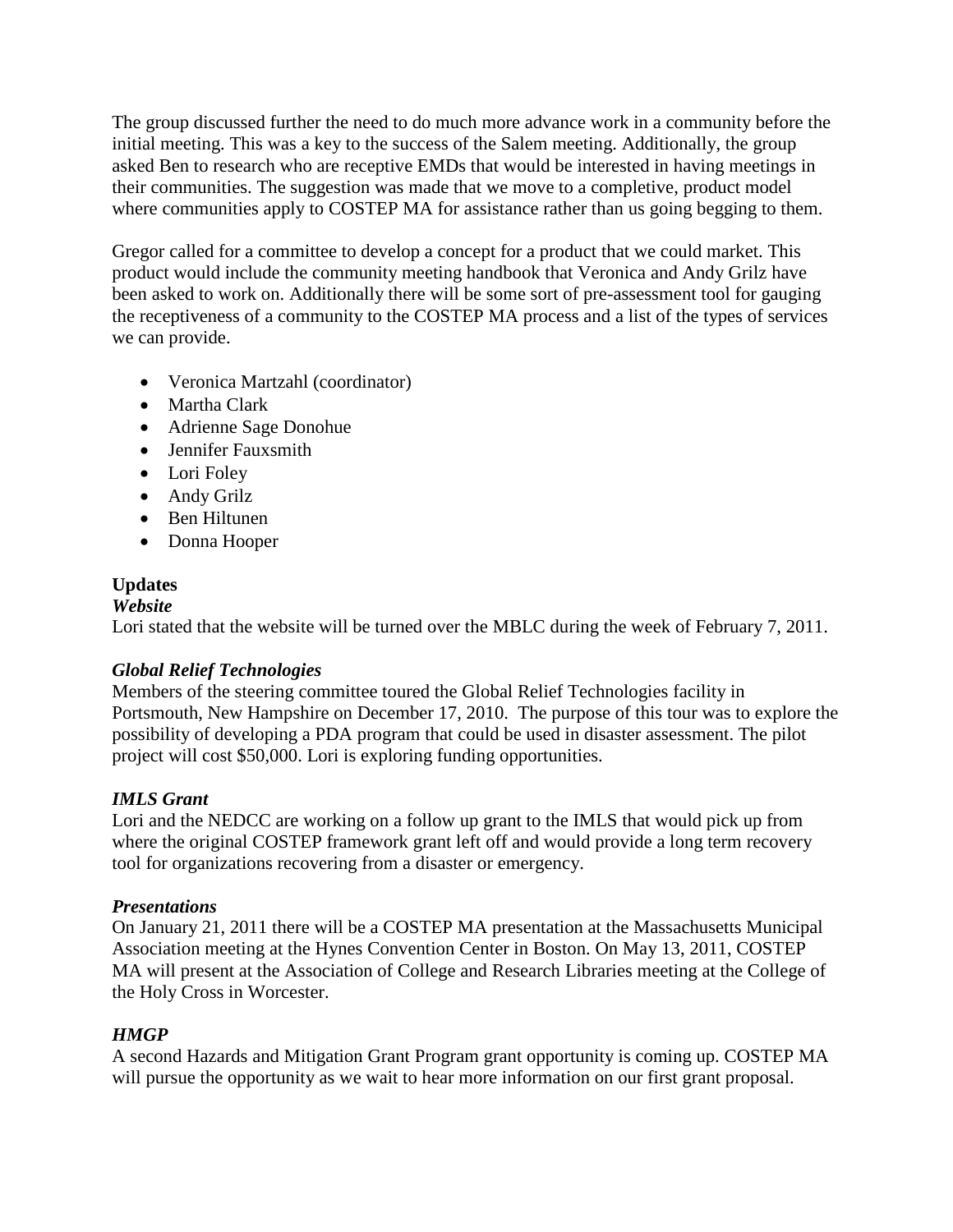## **Next Meeting**

March 25, 2011 10 am to 12 pm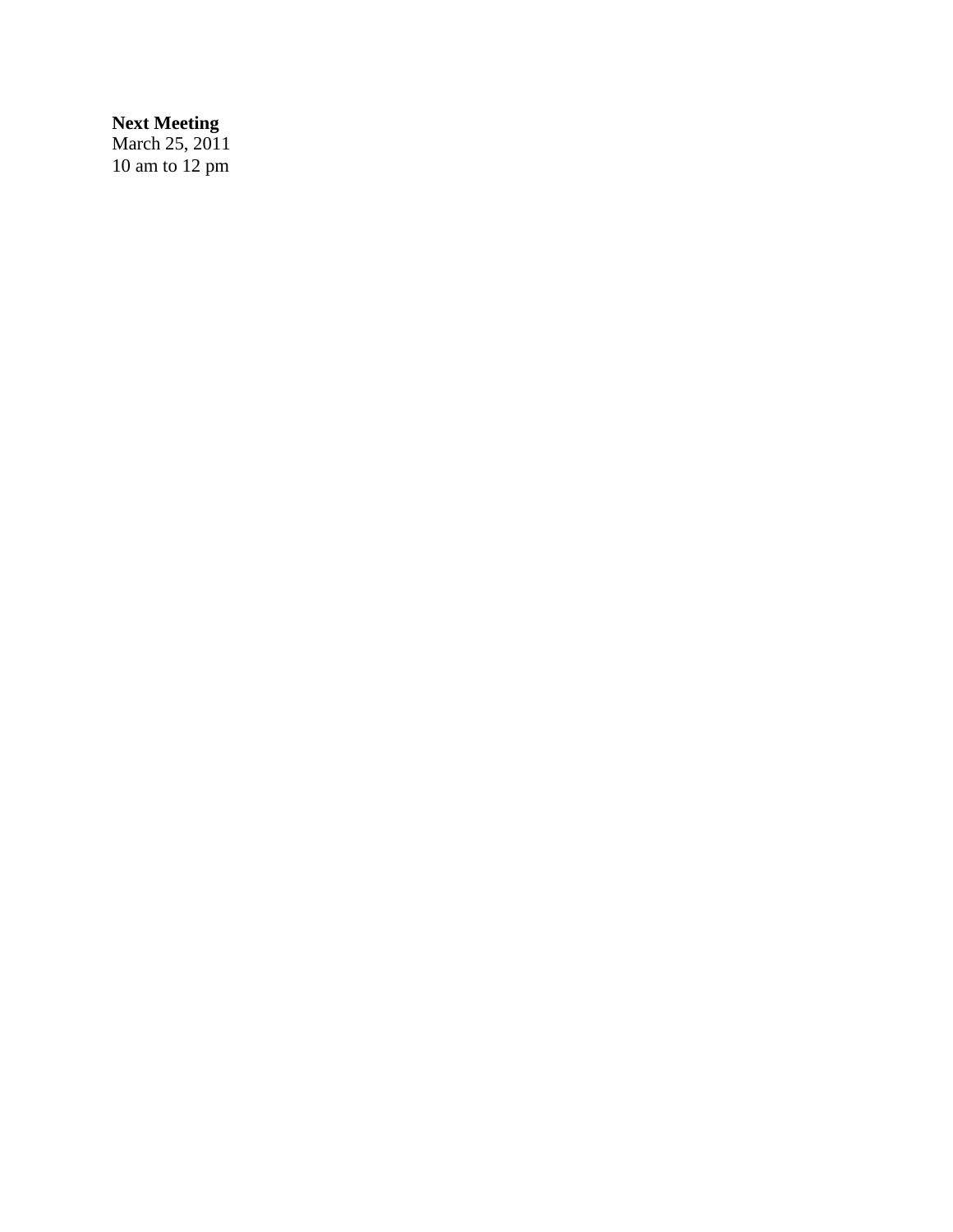## **COSTEP MA Advisory Committee Meeting Minutes March 25, 2011 10:00 am to 12:00 pm**

Massachusetts Board of Library Commissioners 98 North Washington Street, Suite 401 Boston, MA 02114

## **Agenda**

- **Welcome and Introductions**
- **Approval of the Minutes of the Previous Meeting**
- **Member Information List**
- **Mission and Vision Statements**
- **NEDCC Update**
- **Massachusetts Municipal Association (MMA) presentation**
- **Update on Salem Chapter**
- **Chapter Development**
- **Website**
- **MASS 2-1-1 and Elevator Speech**
- **Hazard Mitigation Grant Program Proposals**
- **Sub-Group Work**
	- o *Community Meeting Handbook*
	- o *Community Meeting Restructuring*
	- o *Strategic Planning Sub-Group*
	- o *By-Laws Sub-Group*
- **Open Discussion/Updates**
	- o *Emergency Management Assistance Compact (EMAC)*
	- o *Interagency Cooperation*
	- o *Coordination Conference*
	- o *Boston Athenaeum Flood and Phoenix Article*
	- o *Recovery Vendors*
	- o *Resource Management Database and contacts*
	- o *Center for Rebuilding Sustainable Communities after Disasters*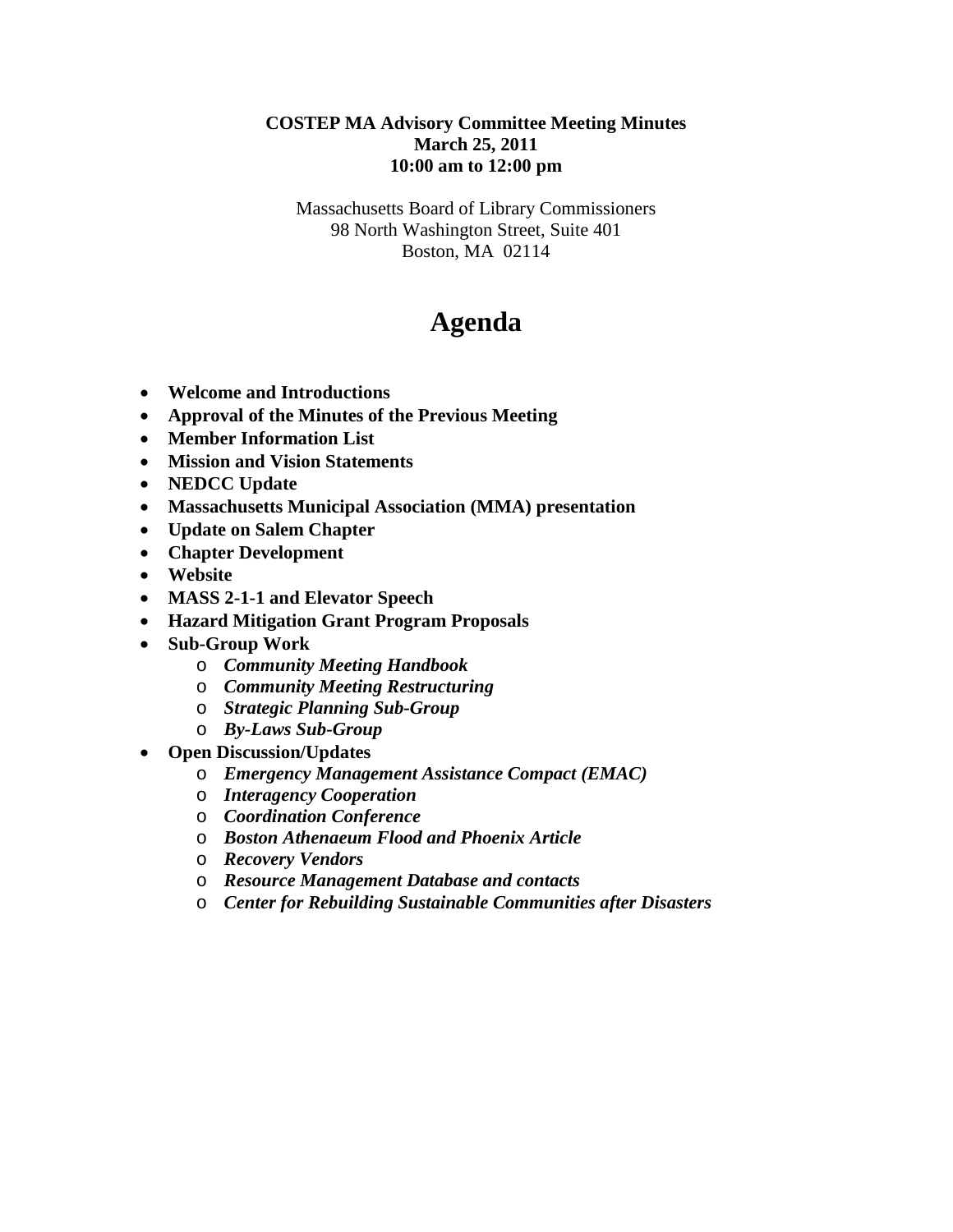## **COSTEP MA Advisory Committee Meeting Minutes March 25, 2011 10:00 am to 12:00 pm**

Massachusetts Board of Library Commissioners 98 North Washington Street, Suite 401 Boston, MA 02114

#### **Attendance:**

Angelina Altobellis (NEDCC), Martha Clark (Mass. Archives), Michael Comeau (Mass. Archives), Adrienne Sage Donohue (Concord Museum), Jennifer Fauxsmith (Mass. Archives), Kathy Griffin (Mass. Historical Society), Andy Grilz (NEMA), Jane Hedberg (Harvard University Library), Ben Hiltunen (MEMA), Donna Hooper (Town Clerk, Lexington), Lydia Kachadoorian (FEMA), Scott Kehoe (Mass. Library System), Mel Klayman (Division of Capital Asset Management), Diane LeBlanc (NARA), Veronica Martzahl (Tufts DCA), Erin McGongh (New Bedford Whaling Museum), Olivia Melo (Lakeville Public Library), Andrew Raddant (Department of the Interior), Elaine M. Sudanowicz (OEM-Boston), Gregor Trinkaus- Randall (MBLC), Jack Sullivan (FEMA), Stuart Walker (BPL), Ann Marie Willer (MIT)

#### **Welcome and Introductions**

The meeting was called to order at 10:00 am. Each attendee stated their name and institutional affiliation.

#### **Approval of the Minutes of the Previous Meeting**

Motion to approve the minutes of the January 14, 2011 was made and seconded. Minutes approved unanimously.

#### **Member Information List**

A list of current COSTEP MA members was distributed for review. Members were asked to check their contact information and provide any updates to Jennifer Fauxsmith.

#### **Mission and Vision Statements**

Since the last full group meeting in January the Steering Committee made additional changes to the Mission and Vision statements. The group reviewed these statements. It was suggested that the second usage of the word "communities" be changed to "municipalities". This change was approved and the group voted to endorse the Mission and Vision statements.

#### **NEDCC Update**

Lori Foley has taken a position with Heritage Preservation. While she will continue her association with COSTEP MA, the New England Document Conservation Center will now be represented by Angelina Altobellis.

#### **Massachusetts Municipal Association (MMA) presentation**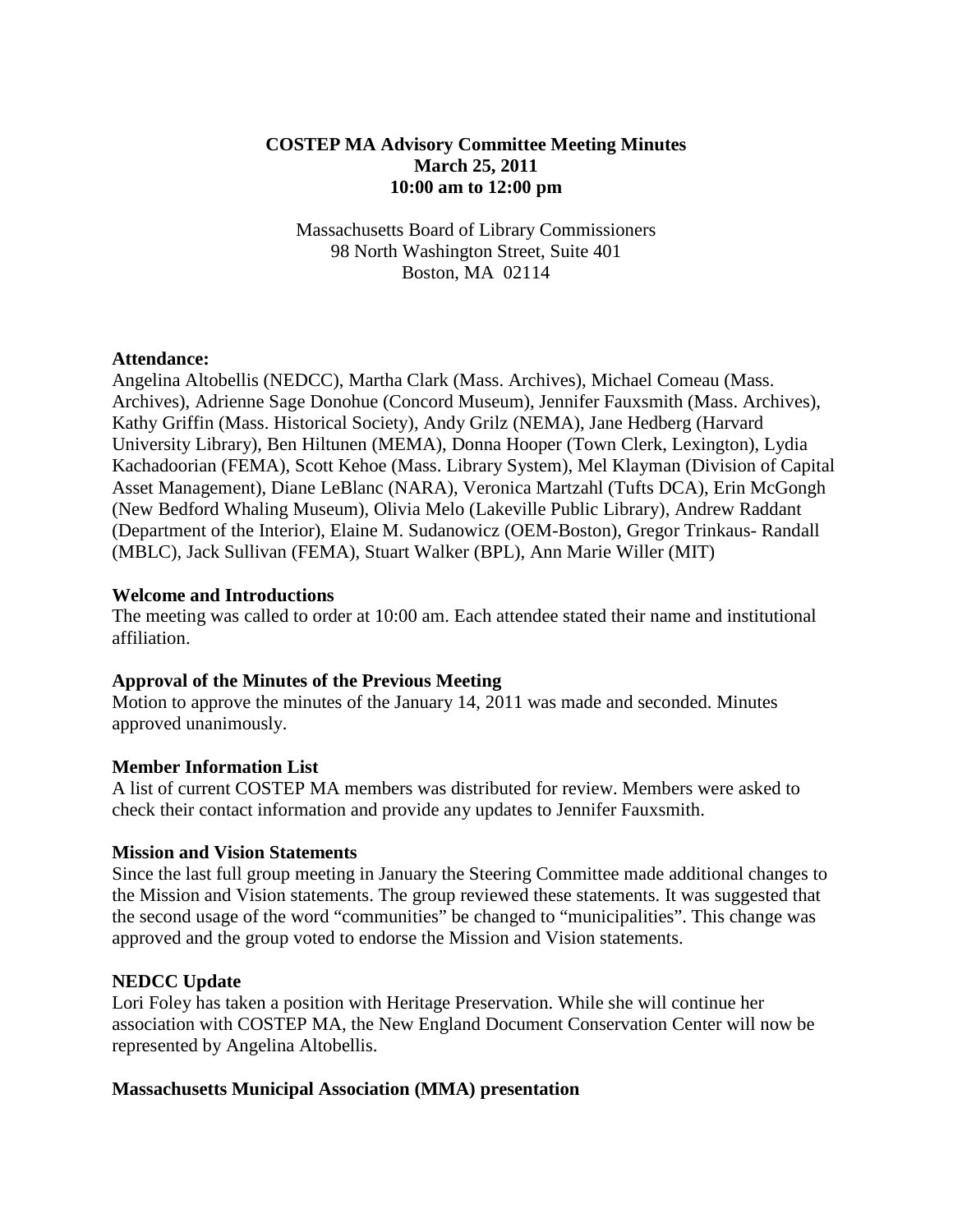On January 21, 2011, Michael Comeau, Lori Foley, Ben Hiltunen, and Gregor Trinkaus-Randall presented "Protecting our Cultural Heritage" at the MMA annual meeting. The session was well attended and the presenters were able to increase engagement with the group. Additionally, this session led to a discussion with Navjeet Bal, the Commissioner of Revenue with a follow up meeting at the Massachusetts Archives.

## **Update on Salem Chapter**

Andy Grilz reported for the Salem Chapter. They are still in the organizational phase. Recently they discussed guidelines for participation and decided that collections must be accessible to the public to be considered within the scope of group. They have also had success with contacting houses of worship in the city. In April, Ben will be making a presentation to the Chapter. Additionally, they was an active web presence at [http://costepsalem.blogspot.com](http://costepsalem.blogspot.com/) and a mission statement. Julie Arrison of Historic New England is taking the lead in many of their activities.

#### **Chapter Development**

Diane LeBlanc reported that she has received a request from the Mayor Jeannette A. McCarthy of Waltham for a COSTEP MA introductory meeting.

Additional work is needed to restart the process in Lexington.

## **Website**

Lori is still working on incorporating updates.

## **MASS 2-1-1 and Elevator Speech**

Jennifer now has what she needs to submit the COSTEP MA information to MASS 2-1-1. Additionally, in the process of developing talking points for MASS 2-1-1 can use to describe COSTEP MA, Jennifer developed a statement that could be retooled to make an "elevator speech." As the organization grows, it will be increasingly important that we have a concise, easy to relay description of COSTEP MA. Any ideas for condensing the talking points should be sent to Jennifer.

The group also discussed ways of publicizing this statement, such as business cards with the statement on the back or magnets. One of the standing committees proposed in the draft by-laws is an Outreach Committee which could spearhead these types of activities.

#### **Hazard Mitigation Grant Program Proposals**

The first HMGP grant continues to move slowly through the review process as previously selected projects are vetted for appropriateness. A second proposal was submitted on March 4, 2011. The new proposal is a two year project with greater focus on risk assessment and training. It would allow us to hire a coordinator and scope out a mitigation module for the Community Resource Teams.

#### **Sub-Group Work**

#### *Community Meeting Handbook*

Veronica Martzahl reported on the activities of the Community Meeting Handbook sub-group. The group met and developed an outline for the handbook which was distributed for review by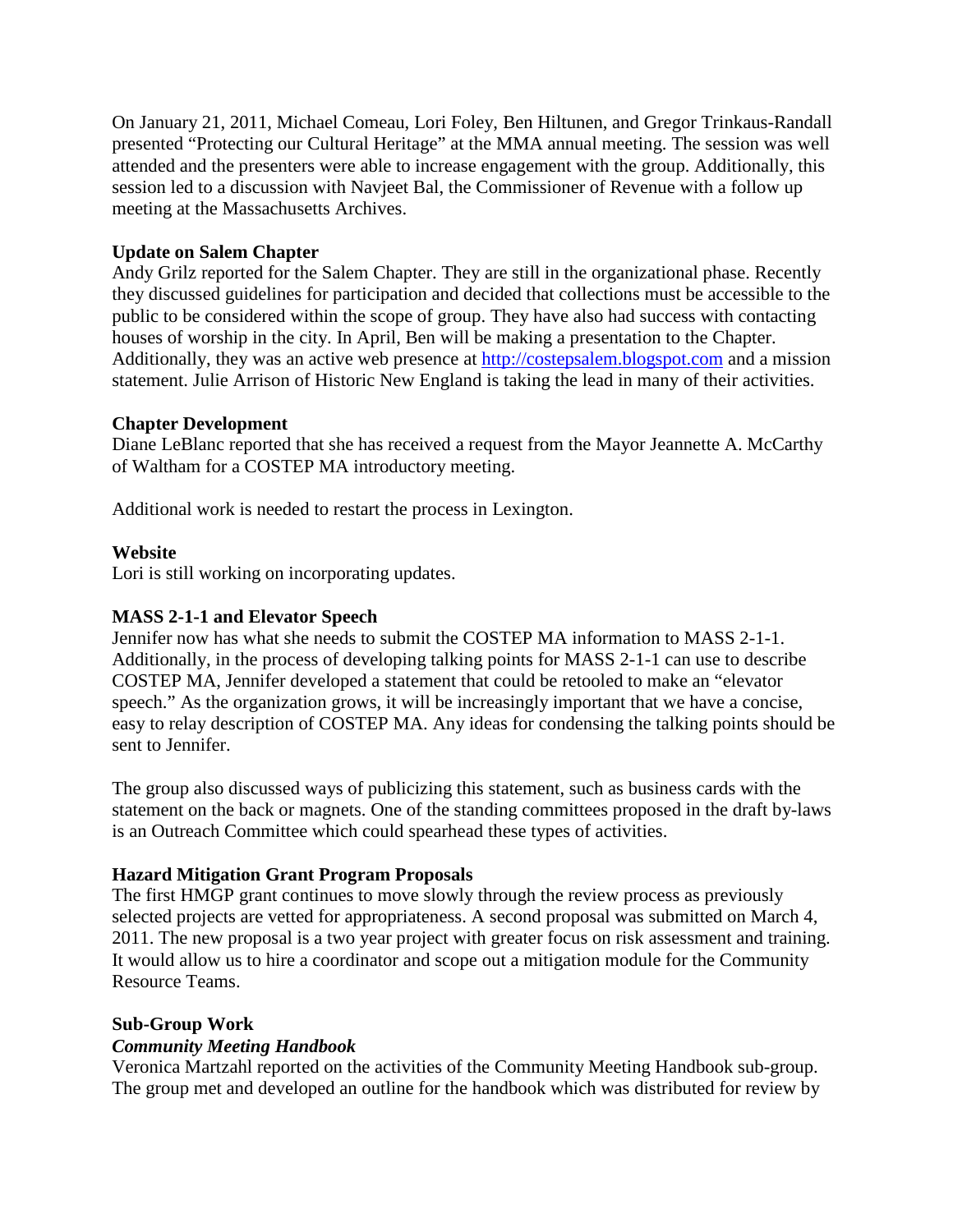the group. Later discussion brought up the idea of including a sample governance structure for the community chapters in the handbook. Any further comments should be sent to Veronica by Wednesday, March 30, 2011. Following this comment period, the various sections will be assigned to the committee members for further work.

## *Community Meeting Restructuring*

Based on watching the November 9, 2010 meeting on Salem, Martha Clark and Adrienne Sage Donohue revised the community meeting agenda. The new agenda places greater emphasis on engaging the participants and stresses the importance of having the EMD present and supportive of the process. The new agenda increases our flexibility to meet the individual needs of a community. It plays up the community, while downplaying the history of COSTEP MA. Also, we need to listen to the resources that communities say they need and strive to meet their requests.

## *Strategic Planning Sub-Group*

The Strategic Planning Sub-Group held a second meeting to expand the Activities section of the plan. The goal of the plan is to pull back from the personality driven nature of COSTEP MA and provide for a sustainable, vibrant, and resilient organization. Obviously, if either of the HMGP proposals is approved, the influx of funding would change potential strategies and timelines. Therefore the sub-group will develop of two-tiered system of what can be accomplished – one with funding and one without funding. They are looking at a three year timeframe.

The group engaged in related discussion about the future of COSTEP MA including the possibility of having liaisons from FEMA Environmental Offices appointed to the various state COSTEPs, investigating the process of becoming a  $501(c)(3)$  organization, and the relationship of the chapters to the State program. Further comments and suggestions should be sent to Martha Clark.

## *By-Laws Sub-Group*

The by-laws were distributed and should be reviewed for an approval vote at the June meeting.

## **Open Discussion/Updates**

## *Emergency Management Assistance Compact (EMAC)*

Gregor and Michael are working with Allan Phillips at NEMA to create a Mission Ready Assignment for COSTEP MA in the case of a call for aid from a neighboring state.

#### *Interagency Cooperation*

Andrew Raddant stressed the need for interagency cooperation and highlighted that this concept is in the forefront of the attention of several federal policy makers. Elaine M. Sudanowicz pointed out that cultural and historic resources have been integrated in the GIS mapping of Boston for Level 2 HAZUS-MH analysis for multi-hazard mitigation.

#### *Coordination Conference*

Jack Sullivan updated the group on his plans to hold a conference to bring together the various COSTEP groups in New England and surrounding regions for information and resource sharing. While he is still hopeful that this conference will occur, he is bound to budgetary constraints and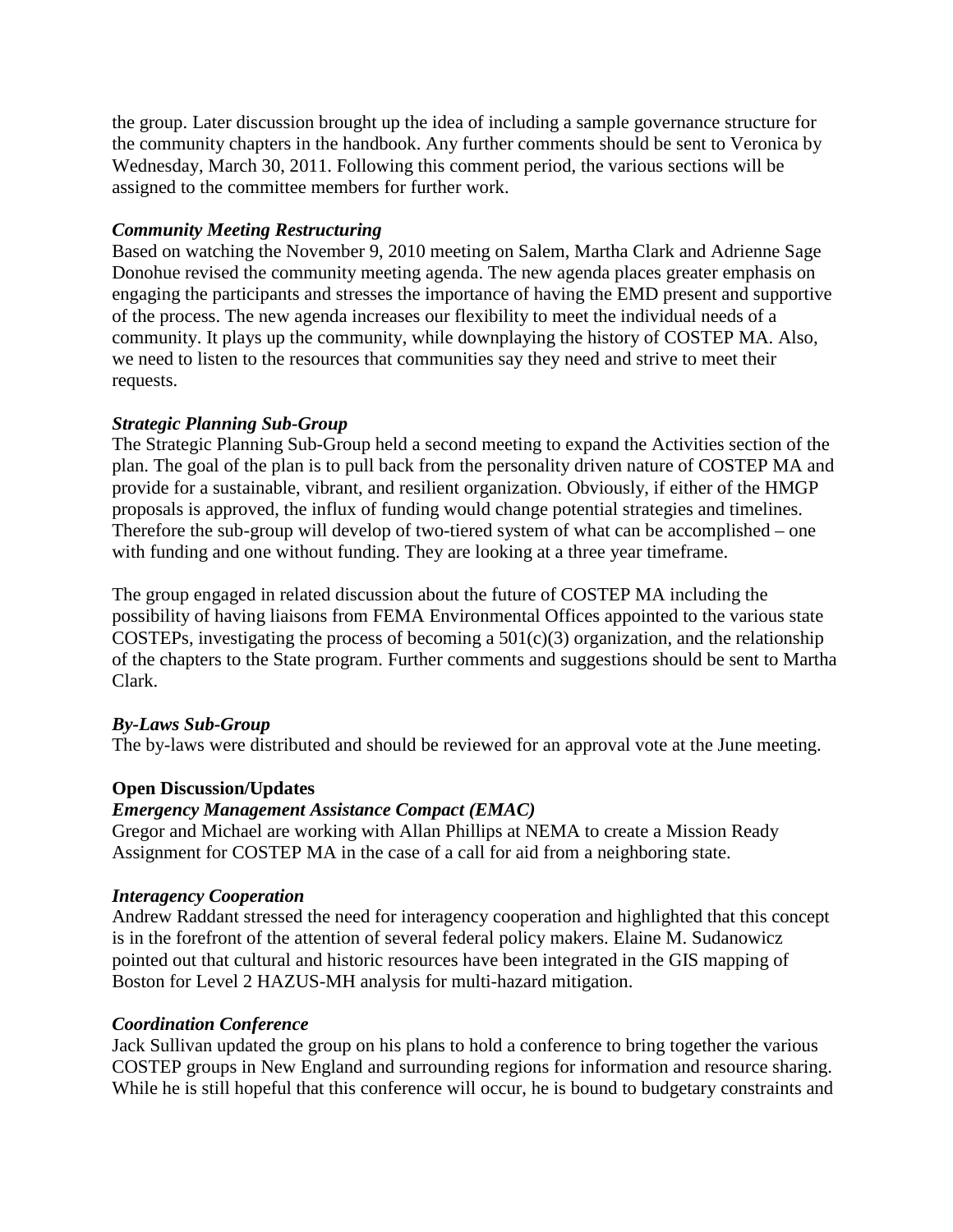it is not yet known if it will be funded. He is continuing to put together an Agenda Committee and is looking to sponsor a day and a half long event. The agenda will include overviews of what each state is doing .

## *Boston Athenaeum Flood and Phoenix Article*

Recent flooding at the Boston Athenaeum led to an article in the *Boston Phoenix* that highlighted the need for coordinated response to disasters and the importance of having a disaster plan. Michael, Lori and Gregor were interviewed for the article.

## *Recovery Vendors*

Munters MCS is now called Polygon. Additionally, several former Munters employees have left the company and are now with the new American Technologies Inc. branch opening in Salem, New Hampshire. The MBLC contract will continue for the next year with Polygon, but they are considering whether they should put out a new Request for Proposal for next year.

## *Resource Management Database and contacts*

MEMA is to the point of holding "train the trainer" sessions for the Resource Management Database as a mechanism for tracking contacts. Additionally, COSTEP MA needs to develop communication mechanisms that are independent of Gregor's email lists. The Groupie Guide has provided for some communication, and once the website is up, a facebook page will be created.

## *Center for Rebuilding Sustainable Communities after Disasters*

Andrew passed out information he had picked up on this program at UMass Boston.

**Next Meeting** MEMA Headquarters 400 Worcester Road, Framingham June 24, 2011 10 am to 12 pm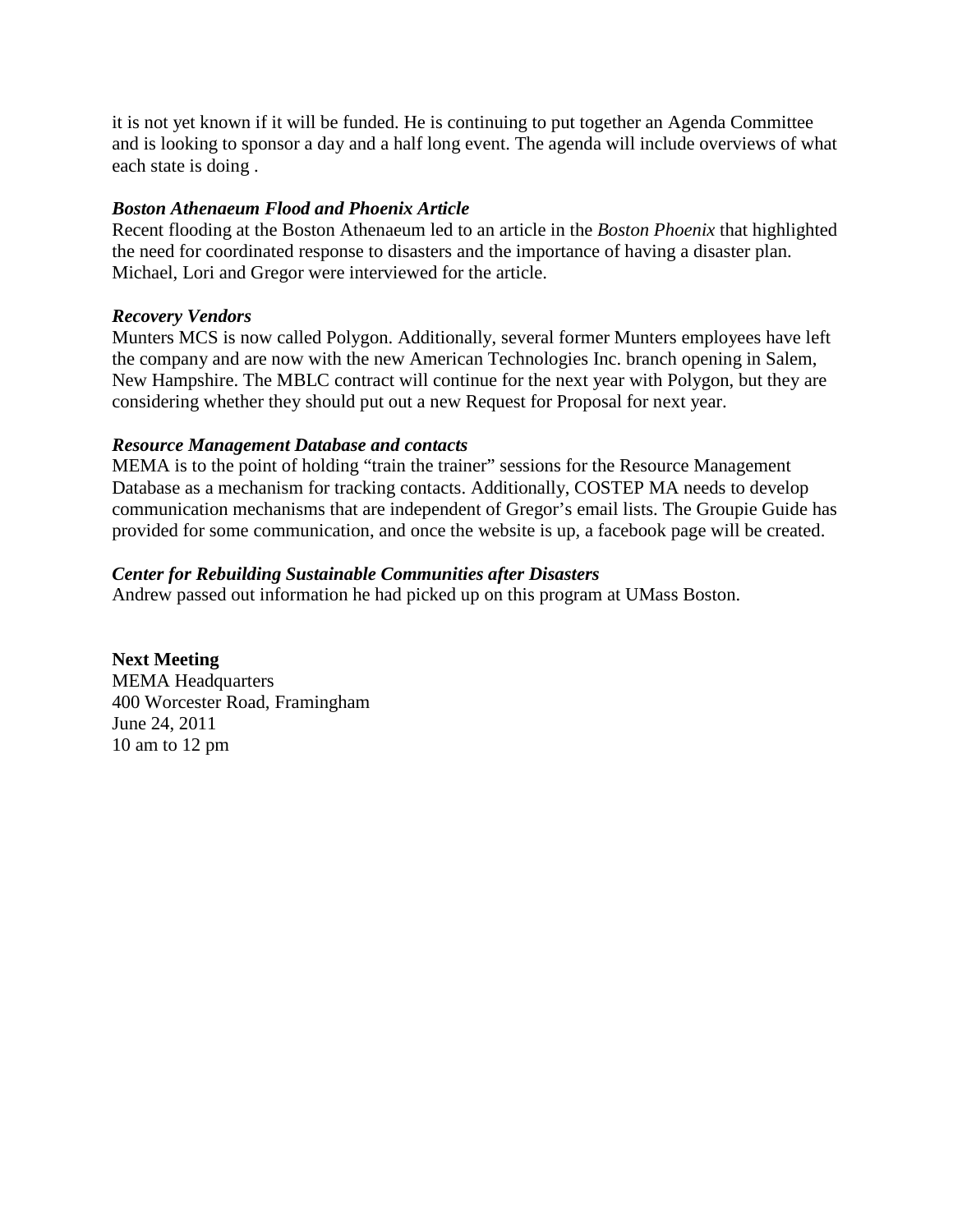## **COSTEP MA Advisory Committee Meeting Minutes June 23, 2011 10:00 am to 12:00 pm**

Massachusetts Emergency Management Agency 400 Worcester Road Framingham, MA 01702-5399

## **Agenda**

- **Welcome and Introductions**
- **Approval of the Minutes of the Previous Meeting**
- **Geocoding**
- **By-Laws**
- **Nominating Committee**
- **Tornado Hotwash**
- **Strategic Plan**
- **Handbook Status**
- **Hazard Mitigation Grant Program Proposal**
- **Website**
- **Meeting Schedule**
- **Regional Meeting**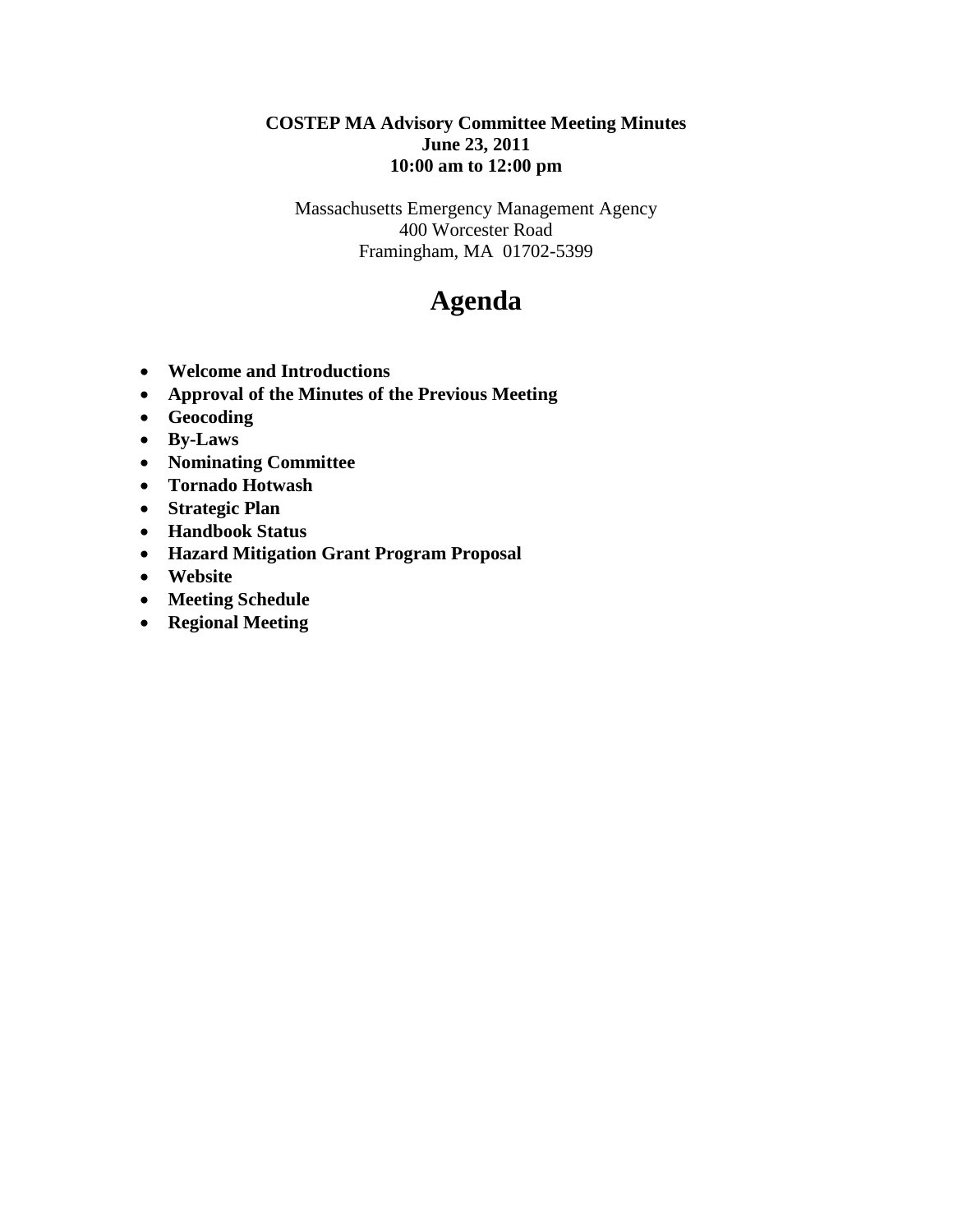## **COSTEP MA Advisory Committee Meeting Minutes June 23, 2011 10:00 am to 12:00 pm**

Massachusetts Emergency Management Agency 400 Worcester Road Framingham, MA 01702-5399

#### **Attendance:**

Michelle Barker (Preservation Massachusetts), Martha Clark (Mass. Archives), Michael Comeau (Mass. Archives), Adrienne Sage Donohue (Concord Museum), Richard Fitzgerald (MEMA), Lori Foley (Heritage Preservation), Susan Glover (BPL), Andy Grilz (NEMA), Jane Hedberg (Harvard University Library), Ralph Henry (BPL), Ben Hiltunen (MEMA), Jim Igoe (Preservation Massachusetts), Michael Kass (MEMA), Scott Kehoe (Mass. Library System), Erin Kelly (Preservation Massachusetts), Veronica Martzahl (Tufts DCA), Jim Meade (BPL), (Olivia Melo (Lakeville Public Library), Michael Steinitz (Mass. Historical Commission), Elaine Sudanowicz (City of Boston), Gregor Trinkaus- Randall (MBLC), Stuart Walker (BPL), Ann Marie Willer (MIT)

#### **Welcome and Introductions**

The meeting was called to order at 10:50 am. Ben Hiltunen introduced Michael Kass, MEMA Chief of Staff. Kass welcomed the group and then Ben provided logistical information to the group. Special welcome was made to the representatives of Preservation Massachusetts who joined the meeting to discuss the response and recovery efforts due to the Western Massachusetts tornadoes on June 1, 2011. Each attendee stated their name and institutional affiliation.

#### **Approval of the Minutes of the Previous Meeting**

Motion to approve the minutes of the March 25, 2011 was made and seconded. Minutes approved unanimously.

#### **Geocoding**

Elaine Sudanowicz stated that libraries are being geocoded into the disaster preparedness plans for the City of Boston and asked if historic properties should also be encoded. Michael Steinitz stated that the National Park Service should have geocoding in place for all registered properties.

#### **By-Laws**

The group reviewed the proposed by-laws and some minor edits were suggested. A motion was made and seconded to approval the by-laws with edits as discussed. The by-laws were unanimously approved.

#### **Nominating Committee**

Jane Hedberg agreed to serve on the nominating committee for the election of officers and committee chairs at the next meeting.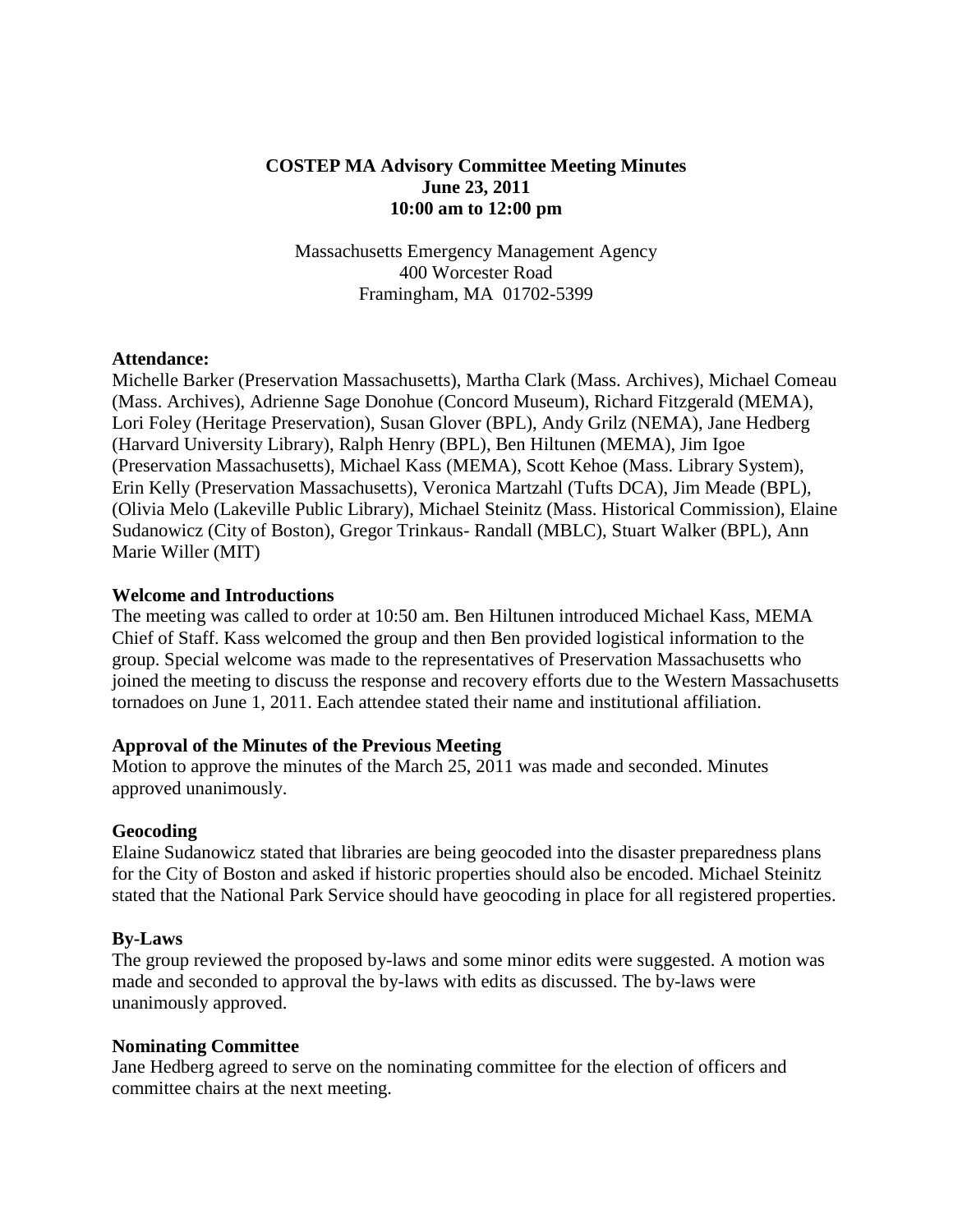#### **Tornado Hotwash**

See Report from Lori Foley

#### **Strategic Plan**

Jane and Martha Clark led the group through a discussion of the strategic plan document. Minor edits were suggested and accepted. The strategic plan was approved with the proviso that it is a living document that will grow and change to meet circumstances over time. The next step is for the goals and objects to be divided up for committees to work on.

#### **Handbook Status**

Multiple section of the Community Meeting Handbook are complete, but the compiled draft is not yet ready.

#### **Hazard Mitigation Grant Program Proposal**

Gregor Trinkaus-Randall, Michael Comeau, and Martha met with Scott MacLeod from MEMA as well as FEMA and DCR representatives on May 19, 2011 to answer questions about the grant and provide additional context for our goals and objectives. COSTEP MA has been asked to resubmit the grant in the next few weeks, incorporating the suggestions made at the meeting. They are looking for us to create a framework for 3-5 in-depth communities meetings that would focus on mitigation and minimizing risk, as well as for us to hold approximately two dozen standard community meetings. Lori is busy working on these revisions. The Massachusetts Board of Library Commissions will serve as the fiscal agent.

#### **Website**

Lori is still working on incorporating updates. The group agreed to move forward with a Facebook site. Veronica Martzahl will handle setting this up and be the initial administrator.

#### **Meeting Schedule**

Gregor proposed that the meeting schedule be changed from quarterly to bi-monthly to accommodate the amount of activity that is occurring. Gregor will send out potential meeting dates via the web tool Doodle.com.

#### **Regional Meeting**

The Museum Association of New England has agreed to host a COSTEP summit as part of their annual meeting. This will occur in November in Hartford, Connecticut.

**Next Meeting** September 30, 2011 10:00 am Massachusetts Board of Library Commissioners.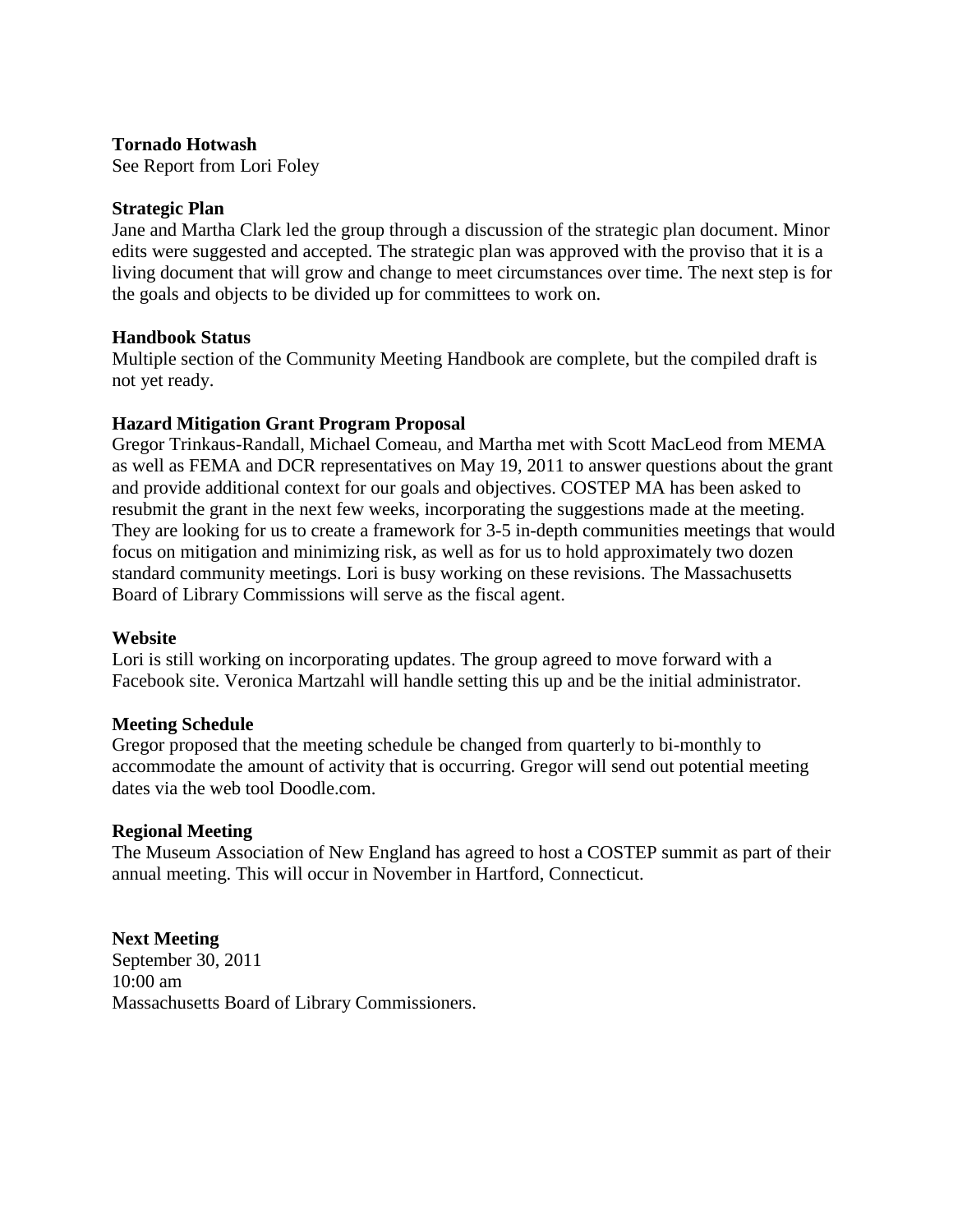## **COSTEP MA Advisory Committee Meeting Minutes September 30, 2011 10:00 am to 12:00 pm**

Massachusetts Board of Library Commissioners 98 North Washington St., Suite 401 Boston, MA 02114

# **Agenda**

- Welcome and Introductions
- Approval of the Minutes of the Previous Meeting
- Nominations and Elections
- Hurricane Irene Updates
- Heritage Preservation
- Salem COSTEP
- MASS 211
- COSTEP MA Alerts List
- HMGP grant proposal
- Website
- Connecting to Collections Continuing Conversations
- FEMA Promotional Video
- Facebook
- NEMA Conference session
- New Business
- Volunteers for Committees
	- o *Outreach Committee*
	- o *Training and Education Committee*
	- o *Community Program Committee*
- Emergency Management Assistance Compact (EMAC).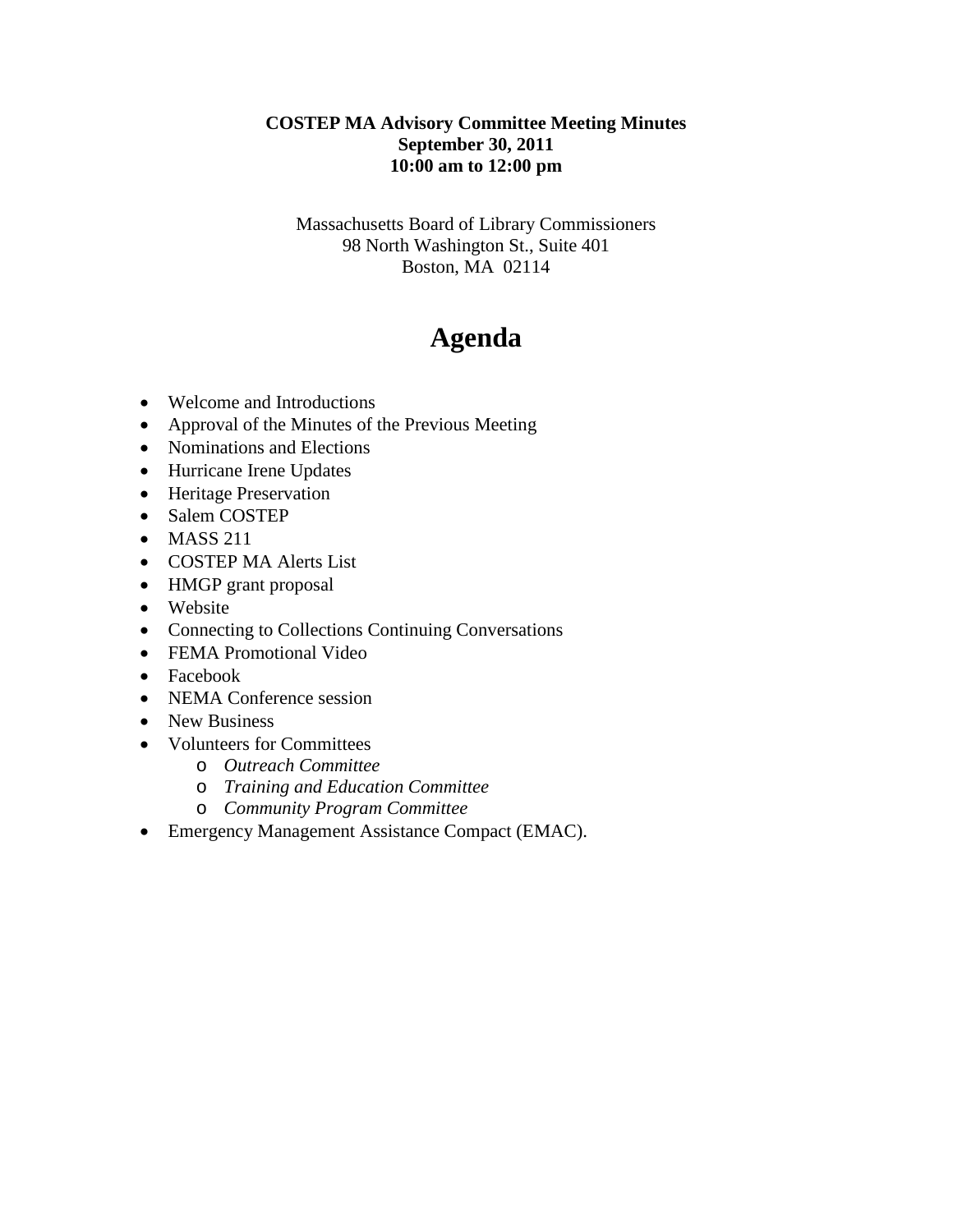#### **COSTEP MA Advisory Committee Meeting Minutes**

#### **September 30, 2011**

**10:00 am to 12:00 pm**

Massachusetts Board of Library Commissioners

98 North Washington St., Suite 401

Boston, MA 02114

#### **Attendance:**

Angelina Altobellis (NEDCC), Martha Clark (Mass. Archives), Jessica Colati (NEDCC), Michael Comeau (Mass. Archives), Adrienne Sage Donohue (Concord Museum), Kathy Griffin (Mass. Historical Society), Rosemary Harvell (Town Clerk, Sudbury), Jane Hedberg (Harvard University Library), Ben Hiltunen (MEMA), Veronica Martzahl (Tufts DCA), Michael Steinitz (Mass. Historical Commission), Elaine Sudanowicz (City of Boston), Gregor Trinkaus-Randall (MBLC), Ann Marie Willer (MIT)

#### **Welcome and Introductions**

Gregor Trinkaus-Randall called the meeting to order at 10:10. Each attendee stated their name and institutional affiliation.

#### **Approval of the Minutes of the Previous Meeting**

Motion to approve the minutes of the June 23, 2011, including the "Tornado Hotwash" supplement, was made and seconded. Minutes approved unanimously

#### **Nominations and Elections**

Jane Hedberg presented the report and the slate of candidates compiled by the Nominating Committee (Ann Marie Willer, Donna Hooper and Jane Hedberg). For the list of nominees, please see Appendix A. Motion to approve the slate was made and seconded. Nominations approved unanimously.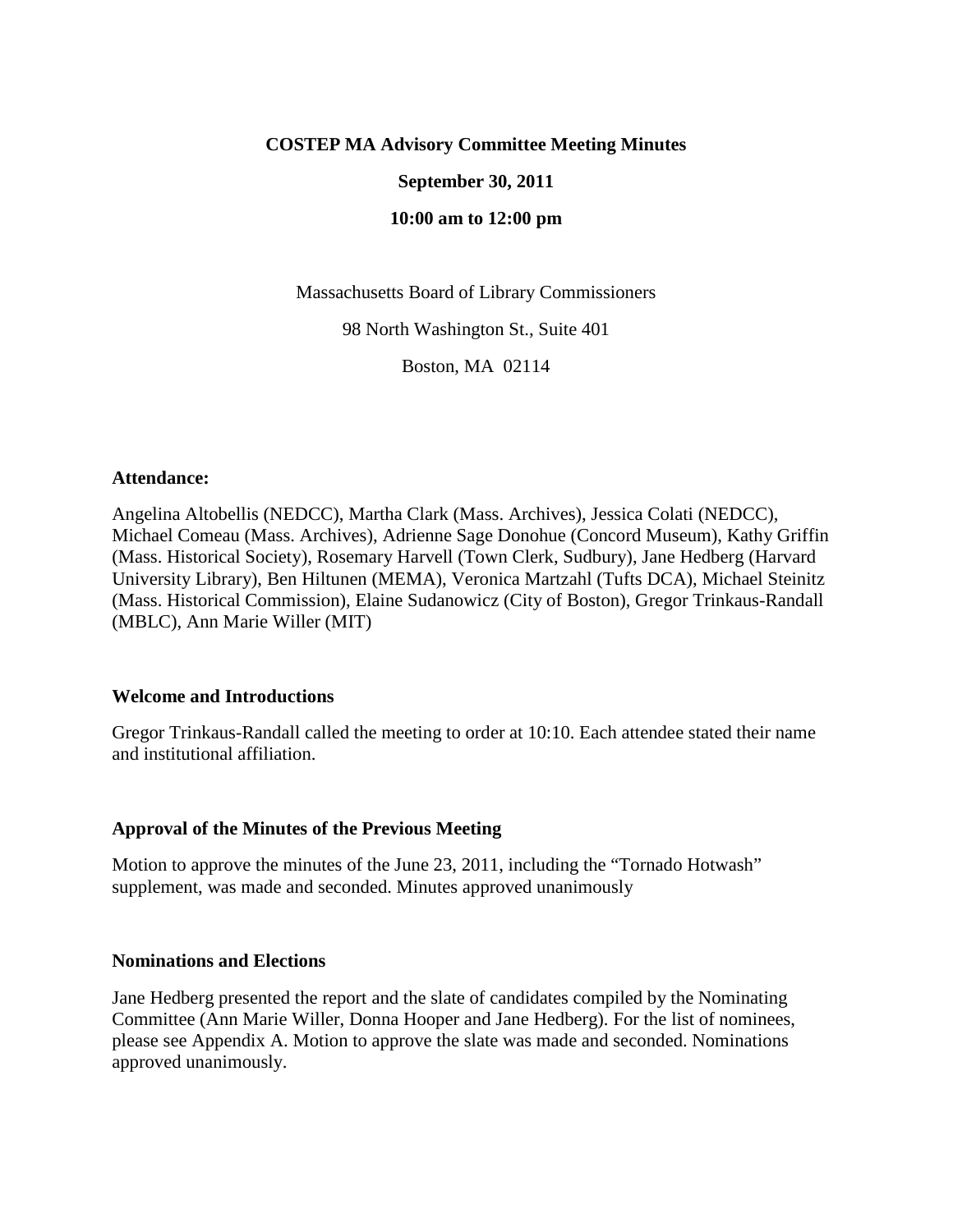The Executive Committee will be determining chairs for the three sub-committees: Outreach, Training and Education, and Community Programs.

The process of putting together nominees illuminated areas in the by-laws that need clarification. Gregor asked the Nominating Committee to submit their suggestions for revisions to the by-laws to the group.

#### *Action Item:*

Nominating Committee submit suggestions for revisions to the by-laws to the group.

## **Hurricane Irene Updates**

Gregor stated that damage to cultural institutions in Massachusetts from Hurricane Irene was minimal. Two libraries sustained water infiltration, but no collection materials were damaged and Polygon was contacted for recovery. Both libraries are located in the area covered by the disaster declaration and Gregor will verify that they are aware that they may be eligible for reimbursement.

Ben Hiltunen provided and update from MEMA. Currently there are disaster declarations for four counties in Western Mass (Franklin, Berkshire, Hampden, and Hampshire) Outside those four counties, they have reached out to emergency managers for damage assessments and four additional counties could be added. State/local and federal representatives are going out to these counties to determine if they meet the declaration monetary damage thresholds.

Also, a pre-landfall disaster declaration is in place which allows for cities and towns and some qualified non-profits to get up to 75% reimbursement for August 26-Sept 5, 2011 emergency preparedness activities. Applicant briefing coming up after Columbus Day on how this reimbursement process will happen. COSTEP MA members are encouraged to reach out to emergency managers to let them know about it. Call MEMA disaster recovery department for more information.

No one was from COSTEP MA was in the MEMA bunker during the emergency, but Michael Comeau and Ben Hiltunen were in communication throughout the event, and Michael participated in the regular weather report conference calls. Further work needs to be done to establish the guidelines for when COSTEP MA representatives will be called into the bunker. This will include discussions with MEMA Director Kurt Schwartz and Senior Operations Manager Allen Phillips.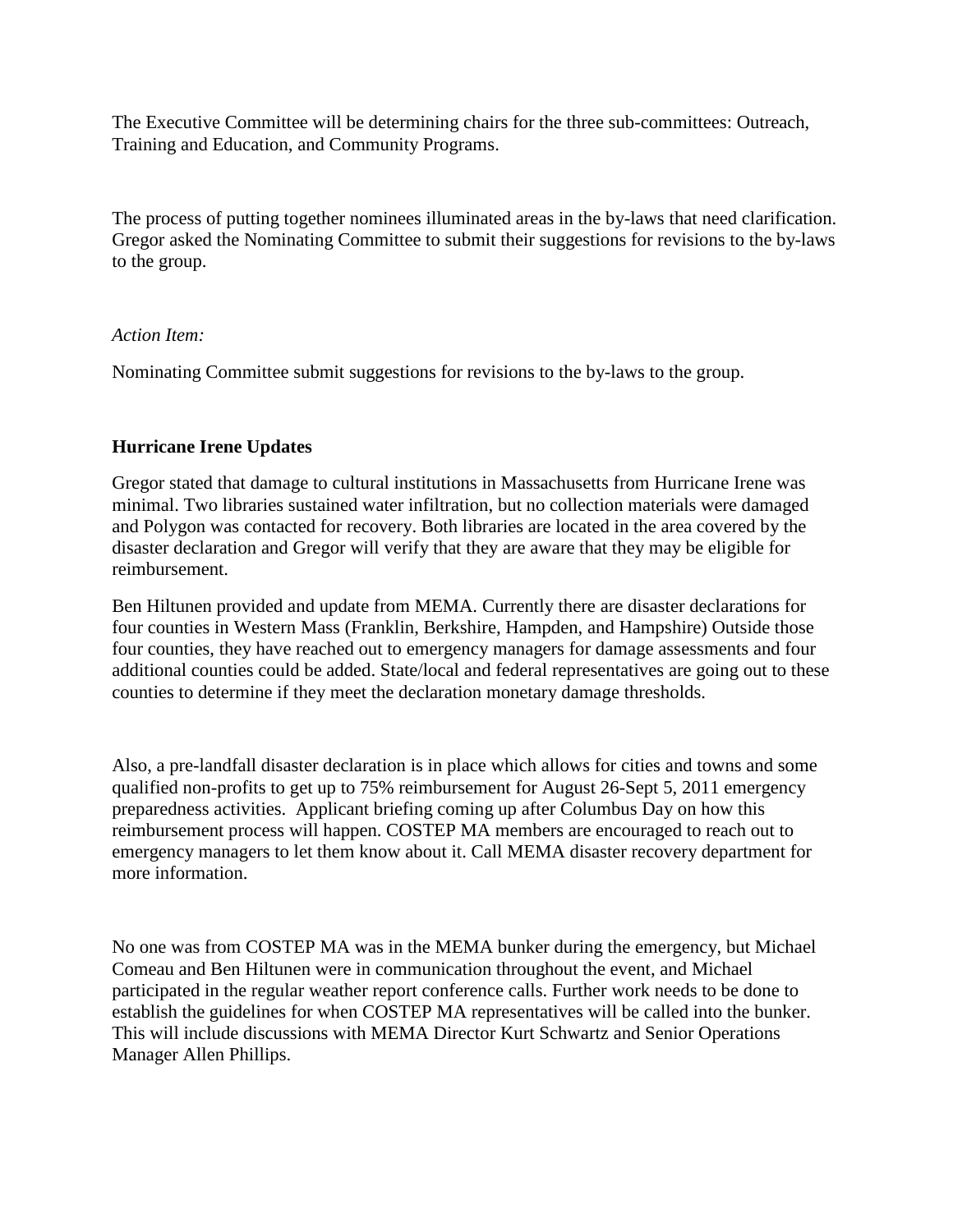During a Heritage Preservation conference call a few days after the event it became clear that not a lot of serious issues arose from the storm except in Vermont and upstate New York. AIC teams were deployed. The Vermont State Archivist, Greg Sanford, contacted Gregor regarding some wet records and unsafe building conditions. There discussed storage and access options. Additional work on the Emergency Management Assistance Compact (EMAC) is needed. Currently we are limited to state employees responding, but future legislation may broaden this requirement and allow for a greater participation in response, making this agreement more feasible.

Elaine Sudanowicz stated that in Boston reports of damage calls to 9-11 and the Mayor's Office of Constituent Services were documented in the City of Boston's initial Preliminary Damage Assessment for MEMA Region One. An area where COSTEP MA could help is reaching out to not-for-profit or private organizations that do not realize that their damages count toward the county threshold for disaster declarations. There is a need to do a better job of collecting real time damage information.

COSTEP MA should promote publicizing the Society of American Archivists disaster relief fund publicity. Grants are made for up to \$2000.

#### **Heritage Preservation**

Notes are available from Gregor on what is going on in various states.

#### **Salem COSTEP**

No report.

#### **MASS 211**

Michael reported that we are now listed in MASS 211. The group thanks Jennifer Fauxsmith for her work in getting our information in this resource. COSTEP MA is listed under multiple headings. Jennifer also provided talking points to the MASS 211 representative that go around the state promoting the product. Until the website is completed, it may be appropriate to include the COSTEP MA Facebook page, in addition to the groupieguide, as a resource on the listings.

#### **COSTEP MA Alerts List**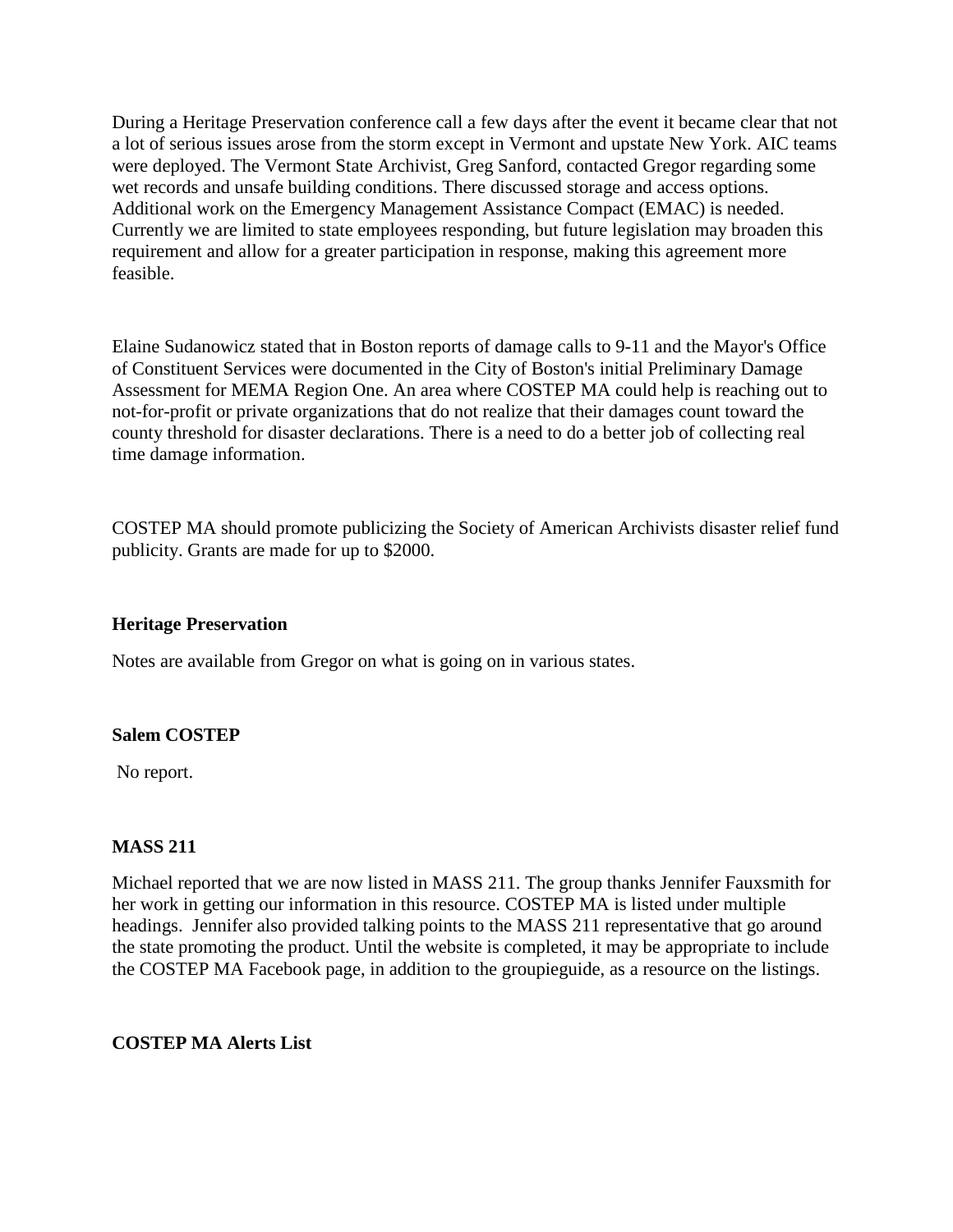The discussion of MASS 211 led the group to consider various mechanisms for an alert system. Currently, distribution of information is based largely on Gregor's email lists with minimal capabilities through the COSTEP MA groupieguide and Facebook page.

### *Action Item:*

The group charged the newly forming Outreach Committee to undertake investigation of this topic.

## **HMGP grant proposal**

The first COSTEP MA grant application has been approved and we are waiting for the money to be released. Approved funding should be okay and we should not be affected by current funding problems at FEMA. Once the money is approved, we will put out the RFR for the Coordinator position.

## **Website**

All the information is at the designers.

## **Connecting to Collections Continuing Conversations**

A two year preservation survey has been completed. Texas State Archives is bringing together the people with C2C grants to talk about what they found in their grants, and is starting to look at implementation goals. Heritage Preservation has launched a website in support of the community at http://www.connectingtocollections.org/.

#### **FEMA Promotional Video**

*A Seat at the Table: COSTEP Massachusetts video* promotional video is available on YouTube. Annie Donovan at FEMA put this video together and it is another avenue to get out word about COSTEP MA.

*Action Item:*

The Outreach Committee is charged with the promotion of this video.

#### **Facebook**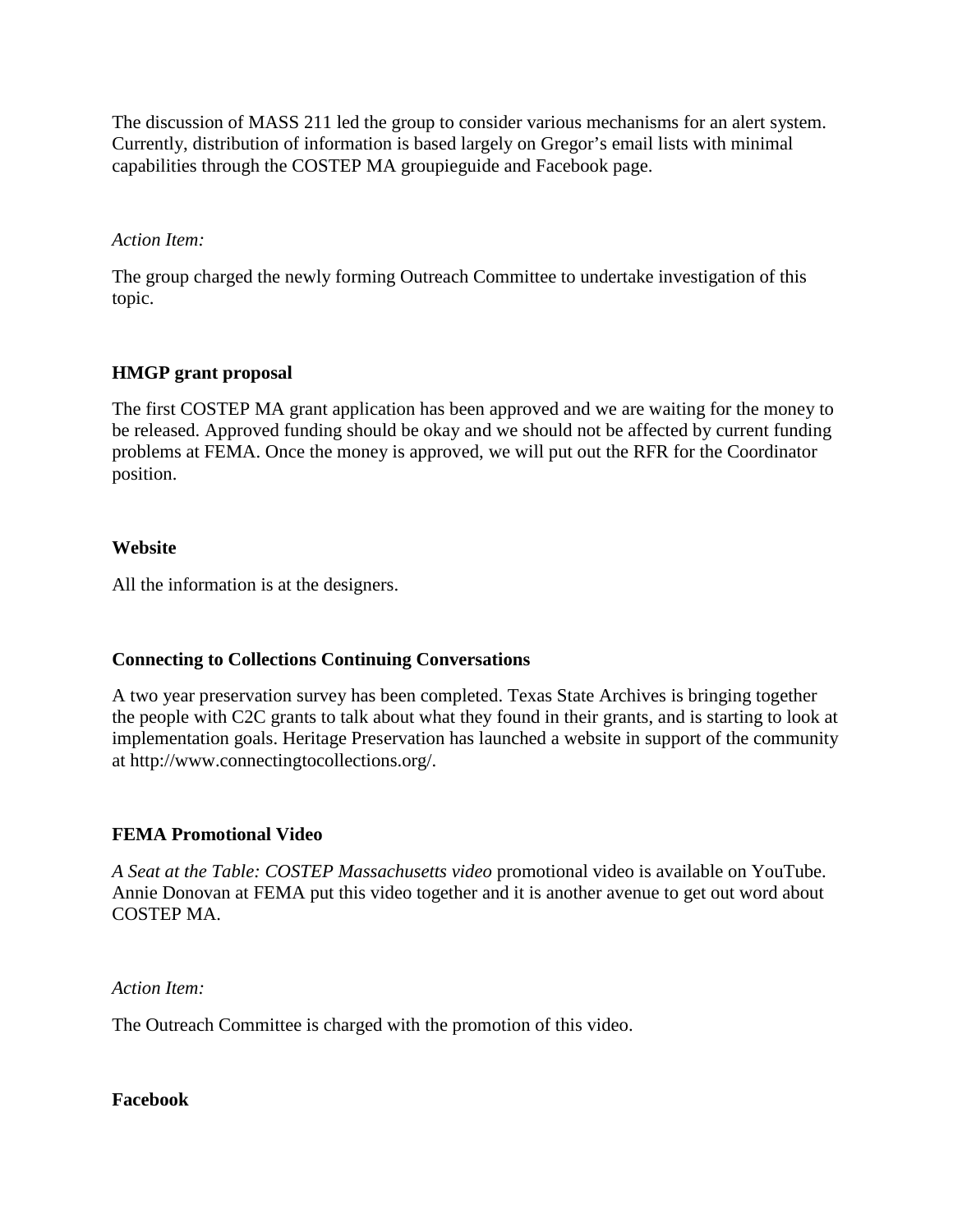The group reviewed the new Facebook page and Veronica Martzahl requested additional people sign up to be administrators. Veronica verified that this page is set to be publicly viewed.

## **NEMA Conference session**

A meeting for representatives of Alliance to Response and COSTEP programs in New England is scheduled for Tuesday, November 15, 2011 from 1:00 to 3:30 pm in the Nathan Hale Room on the third floor of the Hartford (CT) Hilton. All the state emergency managers are also invited to attend. This meeting is organized in conjunction with the New England Museum Conference.

#### **New Business**

#### **Volunteers for Committees**

Based on the by-laws and strategic plan, several committees need to be reinvigorated. Members are encouraged to contact Veronica Martzahl [\(veronica.martzahl@tufts.edu\)](mailto:veronica.martzahl@tufts.edu) or Gregor ([gregor.trinkaus-randall@state.ma.us](https://exchange.tufts.edu/owa/redir.aspx?C=d9d1fdc2654547cc8d6646943a5a736b&URL=mailto%3agregor.trinkaus-randall%40state.ma.us) ) to volunteer.

#### *Outreach Committee*

Purpose: To coordinate the message of COSTEP MA and explore new venues for distributing this message, such as alert systems. Investigate and implement integration of COSTEP MA into the formal planning processing for mitigation and response plans in various municipalities.

Volunteers:

Angelina Altobellis

Rosemary Harvell

#### *Training and Education Committee*

Purpose: To explore and implement training opportunities outside the community forums, such as conference sessions. Coordinate with the Community Program Committee on the development of sustainable training and education tools.

Volunteers:

Jessica Colati (indirect support)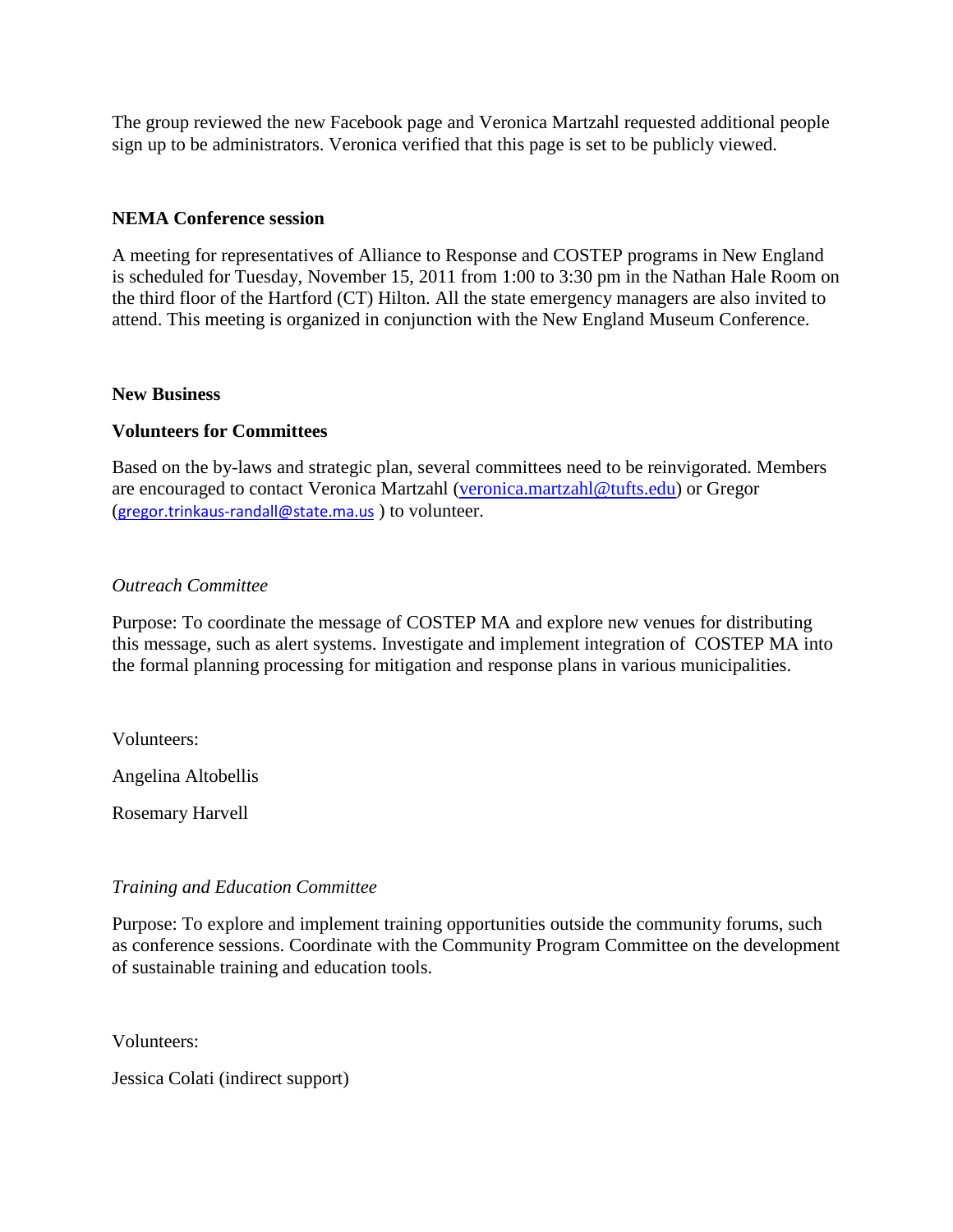Kathy Griffin

#### *Community Program Committee*

Purpose: To work closely with Coordinator (TBD) on implementing grant objectives and build the capacity for continued work post grant.

Volunteers:

Adrienne Sage Donohue

Ben Hiltunen

Martha Clark

#### **Community Forums Discussion**

The group reiterated the need to return to Lexington. Gregor has been trying to contact Donna Hooper, but they keep missing each other. Additional communities include Waltham, Taunton, and Northampton. Diane LeBlanc is the contact for Waltham and she has laid a strong basis for us to conduct a forum there.

#### **Emergency Management Assistance Compact (EMAC)**.

Currently we are limited to state employees responding, but future legislation may broaden this requirement and allow for a greater participation in response, making this agreement more feasible.

## **Next Meeting:**

November 18, 2011

10:00 am

NEDCC

100 Brickstone Square

Andover, MA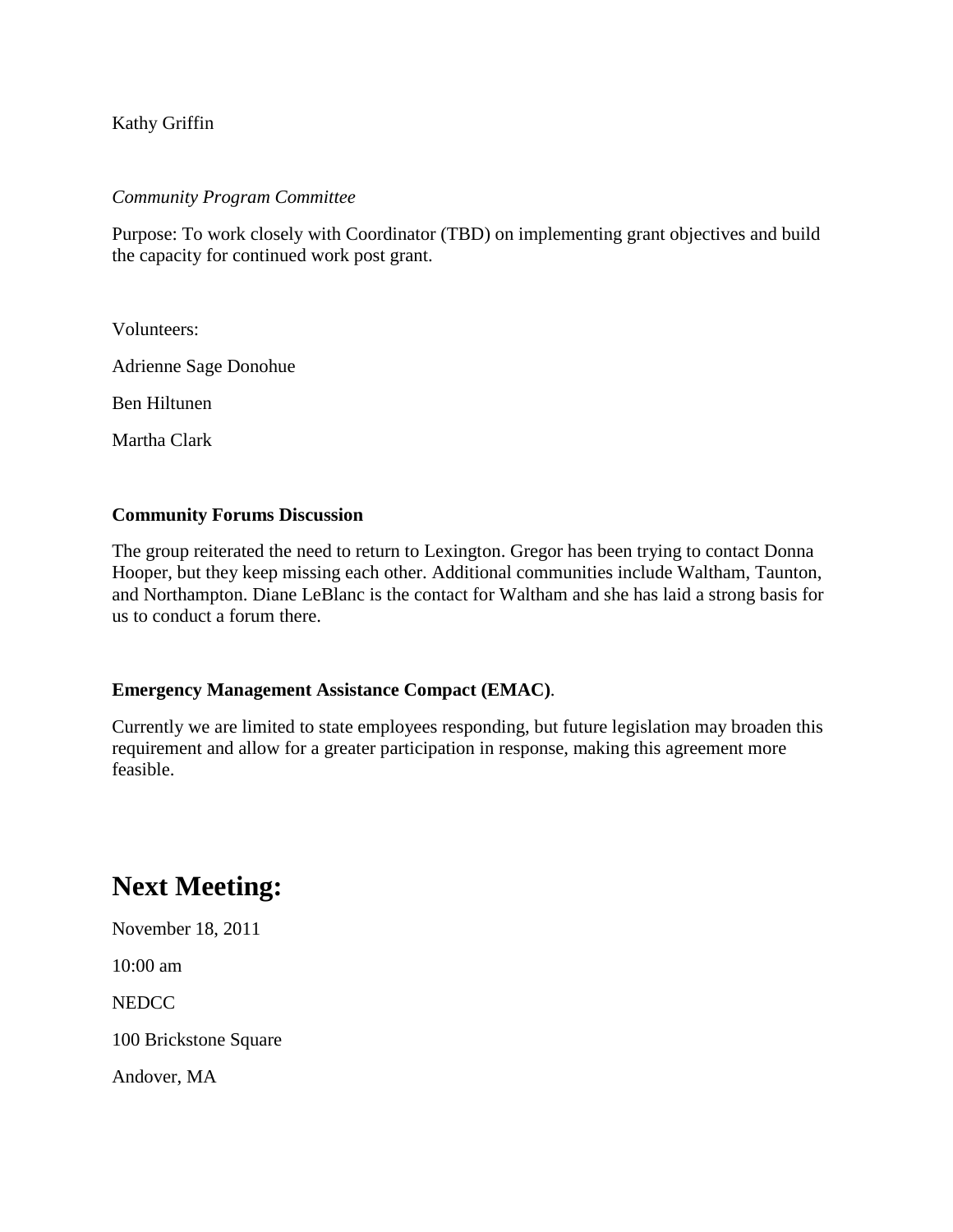## **APPENDIX A**

Nominations for Membership on Executive Committee

September 30, 2011

Co-Chair, 1 year – Michael Comeau, Mass. State Archives

Co-Chair, 2 years – Gregor Trinkaus-Randall, MBLC

Secretary – Veronica Martzahl, Tufts University

Rep. from MBLC – Gregor Trinkaus-Randall

Rep. from Mass. State Archives – Michael Comeau

Rep. from NEMA – Andy Grilz

Rep. from MEMA – Ben Hiltunen

Rep. from NEDCC – Angelina Altobellis

Rep. from Municipality – Rosemary Harvell, Sudbury

3 Members at Large

- Martha Clark, Mass. State Archives
- Olivia Mello, Lakeville Public Library
- Elaine Sudanowicz, City of Boston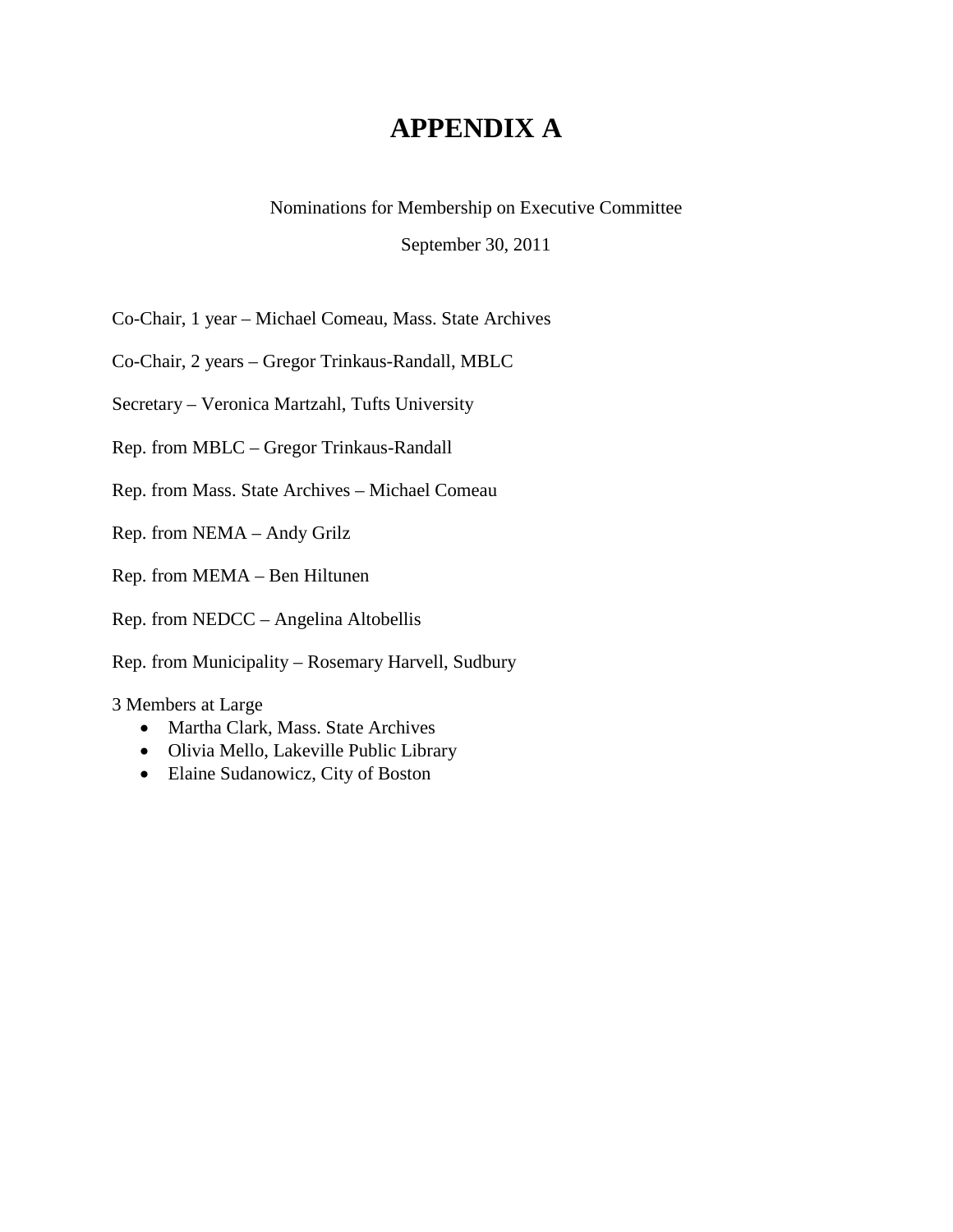## **COSTEP MA Meeting**

Friday, November 18, 2011 9:30 am -11:30 am

Northeast Document Conservation Center 100 Brickstone Square Andover, MA 01810-1494

## **Agenda**

- **Call to order and welcome**
- **Approval of Minutes**
- **Hazard Mitigation Grant Proposal**
- **State of the Commonwealth**
- **Connecting to Collections (C2C)**
- **dPlan Revamp**
- **NEMA Summit**
- **Salem COSTEP MA**
- **Emergency Management Institute**
- **New England Disaster Recovery Exchange**
- **Local Emergency Planning Commission, Boston**
- **Boston Consortium for Higher Education**
- **Committees**
- **Meeting with Simmons GSLIS**
- **Outreach to Museum Studies Programs**
- **Attendance at meetings**
- **Community Meetings/Forums**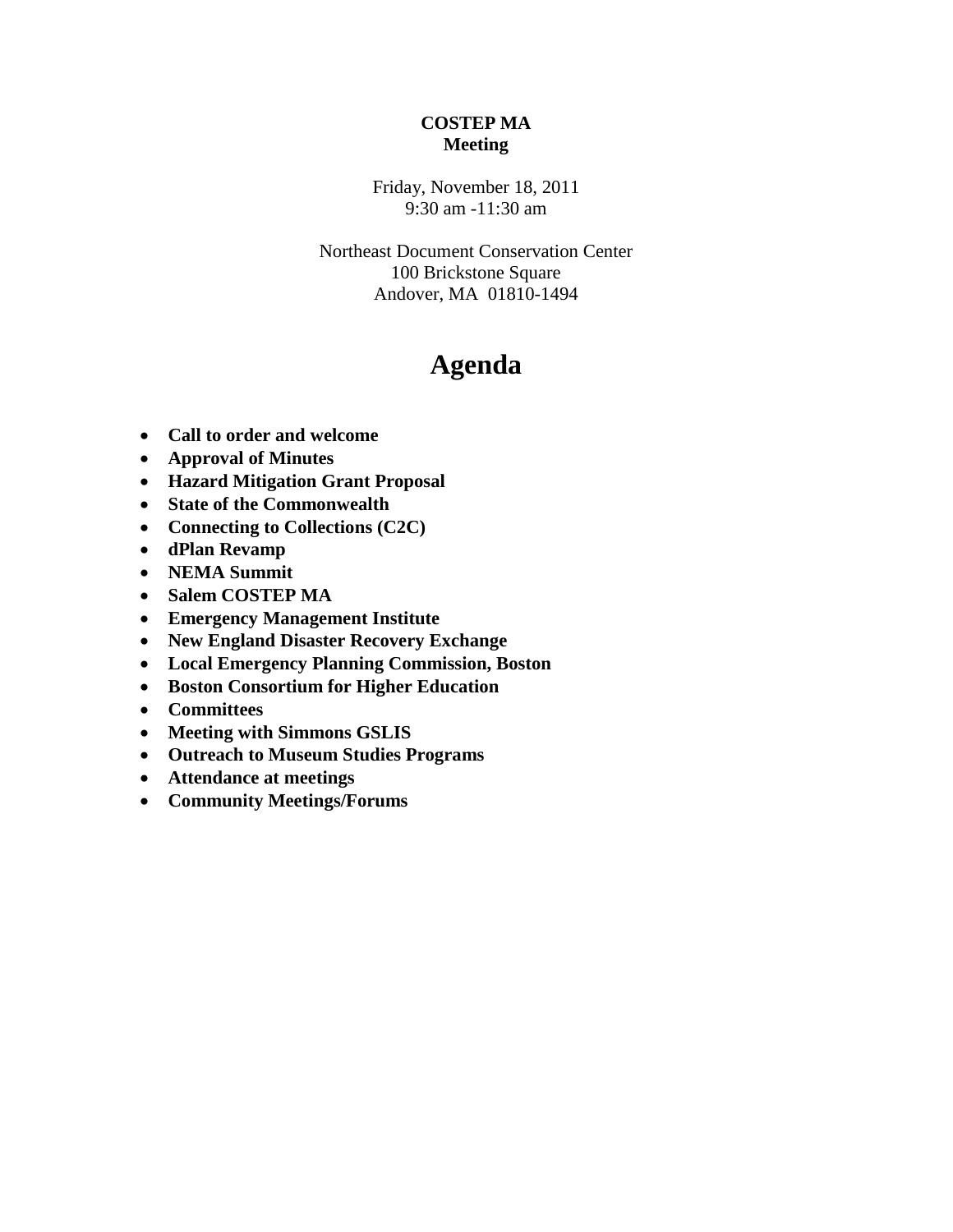## **COSTEP MA Meeting**

Friday, November 18, 2011 9:30 am -11:30 am

Northeast Document Conservation Center 100 Brickstone Square Andover, MA 01810-1494

#### **Attendance:**

Angelina Altobellis (NEDCC); Julie Arrison (Historic New England – Salem); Martha Clark (MA Archives); Michael Comeau (MA Archives and co-chair); Susan Glover (BPL); Kathy Griffin (MA Historical Society); Andy Grilz (NEMA); Ben Haavik (Historic New England); Rosemary Harvell (Town Clerk, Sudbury); Scott Kehoe (MA Library System); June Kevorkian (Boston Consortium of Higher Education); Veronica Martzahl (Tufts DCA and secretary); Olivia Melo (Lakeville Public Library); Raquel Ortiz (FEMA); Martin Pillsbury (Metro Area Planning Council); Dean Savramis (FEMA); Jack Sullivan (FEMA); Gregor Trinkaus-Randall (MBLC and co-chair); Stuart Walker (BPL)

#### **Call to order and welcome**

Gregor Trinkaus-Randall called the meeting to order at 9:35 a.m. The attendees introduced themselves and gave information on their institutional affiliations.

#### **Approval of Minutes**

The minutes approved by unanimous consent.

#### **Hazard Mitigation Grant Proposal**

COSTEP MA's proposal has been approved and the money has been released. We are working on getting money transferred between MEMA and MBLC and are putting out the RFR for the project coordinator for a 30-month duration (3-year grant).

Final grant will focus on outreach and community and regional meetings with a strong focus on mitigation. We want to work closely with Regional Planning Authorities. They work on municipal plans, and these plans often deal with the broad issues, but they do not drill down to individual institutions on how they can mitigate risks for collections.

The grant will include a minimum of four risk assessment workshops (one per MEMA region) focused on one institution with other institutions participating so they learn how to conduct a risk assessment for themselves.

Once we get the project coordinator on board, we will be moving the project ahead. Other than one small pilot project in Colorado we are the first grant of this kind to be awarded. The total award is \$165,290.00.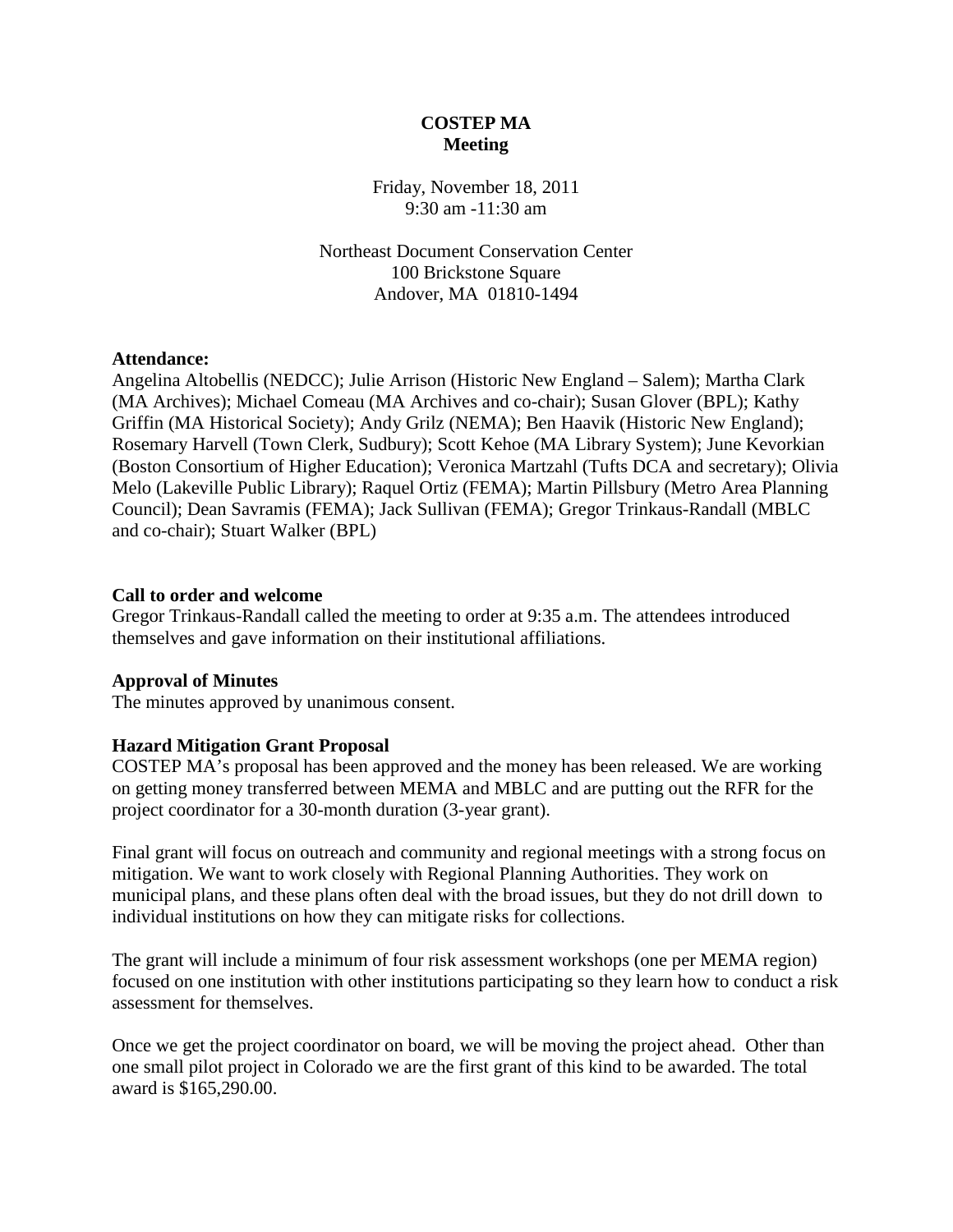Dean Savramis from FEMA provided an overview of the HMPG program. There is recognition at FEMA of the difficulty of determining benefit-cost analysis for some types of projects that would be beneficial. The current project is one such case, and FEMA is looking at it as a pilot project that hopefully will be successful and can be implemented in other states.

One of the outcomes of this grant is a mitigation framework that can be used by other institutions.

During the meeting in Hartford, the other emergency management groups were very interested in the HMGP grant process and possibilities.

#### **State of the Commonwealth**

We have been relatively lucky in terms of the recent weather events. Limited water infiltration was experienced in a handful of institutions, but on the whole damage to cultural heritage materials was minimal.

#### **Connecting to Collections (C2C)**

The IMLS Connecting to Collections Planning Grant was completed earlier this year. It is providing an opportunity to build on previous surveys to look at longitudinal data. The idea that IMLS had when they announced the grants was that each state would develop a collections care plan that could include disaster preparedness. The C2C group is looking at applying for an implementation grant with a focus on training and education and outreach, looking at museums, archives and libraries goals working on preservation, collections care and emergency preparedness. This is a great opportunity for partnership and collaboration.

#### **dPlan Revamp**

Jessica Colati and NEDCC have convened a taskforce on dPlan to reassess the plan and look at updates. Areas that will be looked at include expanding the form to include issues of interest to museums, continuity of operations, the underlying programming language, and the possibility of pre-populating resource lists.

#### **NEMA Summit**

Michael Comeau presented information on the NEMA summit, which had its impetus in Jack Sullivan's idea of bringing together cultural heritage groups for a discussion. Massachusetts, Connecticut, Rhode Island, and Vermont were represented as well as the New England Museum Association. There was hope that representatives of Maine and New Hampshire would be able to attend, but they had to pull out at the last minute.

Discussion at the Summit was free flowing and provided a basis for meeting people and starting initial discussions. Points included working towards institutionalizing processes and procedures through ESF-11 and annexes that shouldn't be personality driven, collaborative activities that could be funded like AIC-CERT program (trained professionals that could respond to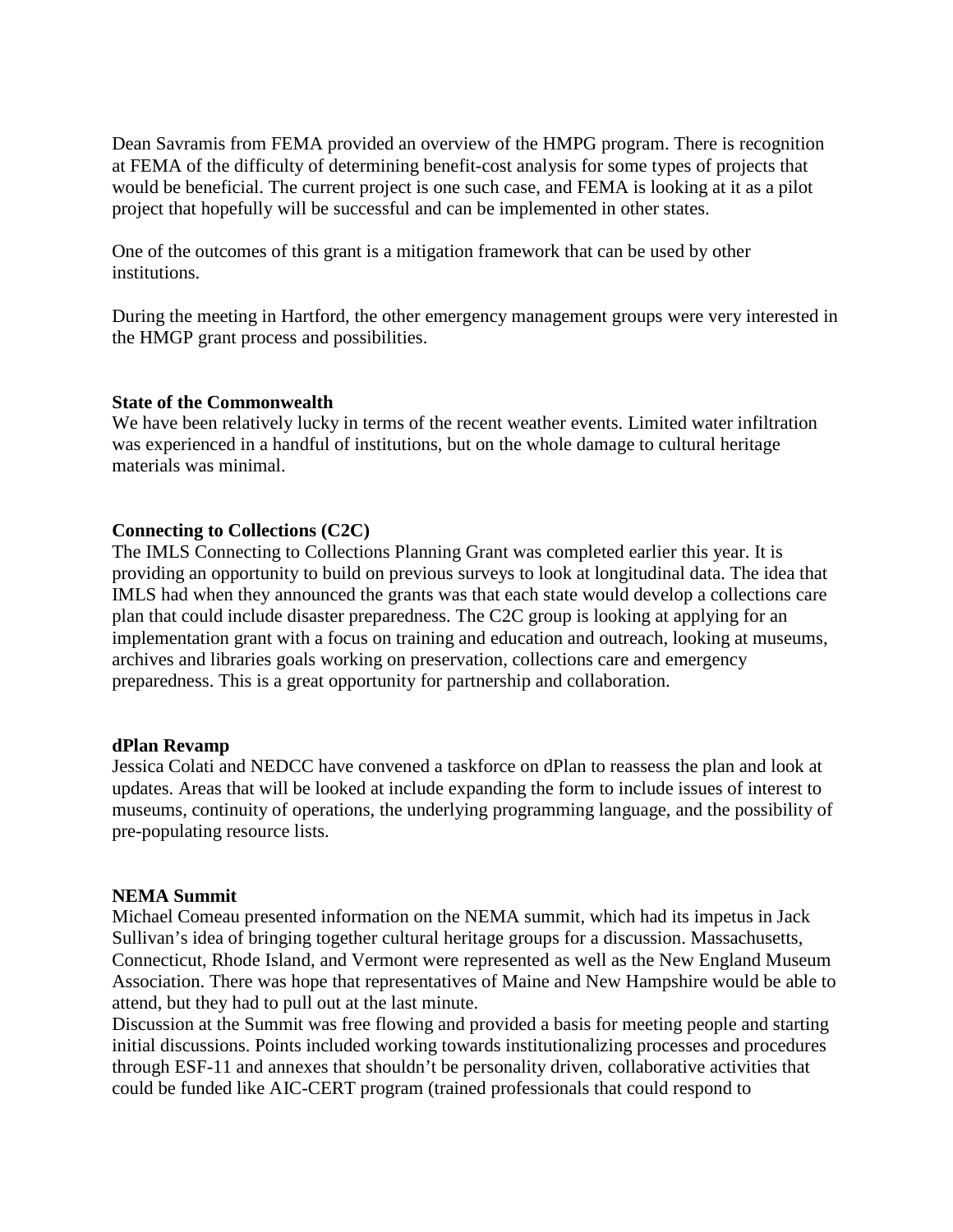emergencies). Creative ideas for funding such as corporate sponsorship and regional funds were raised. Dan Yaeger, Executive Director of NEMA, presided over the meeting. NEMA might work as a nexus of communication and coordination for a regional activity, and the individual state teams could participate. The individual states also reported on their activities as follows:

Connecticut - Not a well known entity but making strides with other institutional partners that are better known, having trouble connecting with their statewide emergency management apparatus (can't get their physical presence); coordinating activities with IPER training

Vermont - a lot of activity; got lucky in terms of cultural institutions impacted by recent weather events, a fair amount of coordination between cultural institutions responding to the disaster, but the town clerks were somewhat outside the loop in terms of providing support; analyzing the follow-up; issues making in-roads to state government

Rhode Island - a lot of progress and coordination underway including entering information on cultural resources in the state WeBEOC database, dPlan, trainings and planning for COSTEP RI as well as coordinating a statewide symposium that might be opened up to other states for a fee; good coordination with statewide emergency planning and tied in with IPER project

Open discussion with other NEMA attendees didn't work out, but it allowed for more time for the specific discussions from the first part of the agenda.

Jack Sullivan reported on activities that are underway in Maine and New Hampshire. In all the states, the idea from the FEMA side is to bring people from the different sections in FEMA to the individual state meetings. Jack also encouraged the group to explore Citizen Corps as a possible funding source for AIC-CERT.

There was strong support for additional meetings. Veronica Martzahl will approach the program chair for NEA's spring conference to discuss the possibility of holding a meeting then.

**Suggestion:** Tabletop exercises and other ways to demystify the process are often successful as are ways to bring in humor and "accidental education"; advocate for the importance of what we are doing through marketing; **at the local emergency management level and municipal level there are training exercises for which we should be creating injects ready for their scenarios** – talk to folks at MEMA to find out what their scenarios are and how to get them inserted. (Is it a structural issue or a collection issue?) Preparedness division at FEMA retreat coming up, and they will be talking about scenarios. Jack and the other FEMA representatives will be sure to bring up this topic.

**Suggestion:** Each state is required to prepare a statewide hazards mitigation plan – opportunity to encourage inclusion of cultural heritage in the statewide plan? Utilize FEMA to make a suggestion to the states to push down (rather than the bottom-up approach we have taken at COSTEP MA).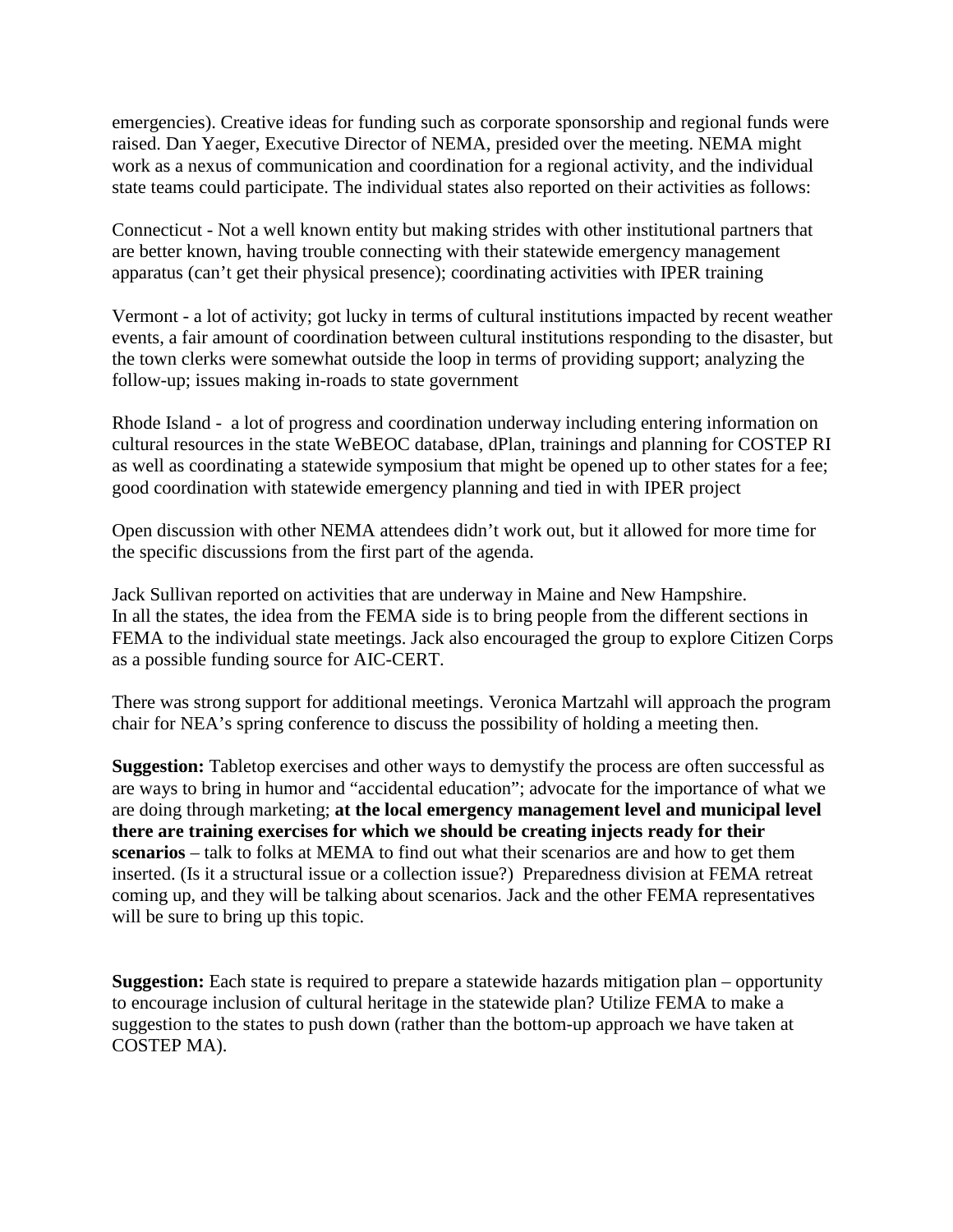#### **Salem COSTEP MA**

The Salem Chapter is trying to capitalize on the relative "downtime" of November to April. May to October is the busy tourist season in Salem, and this can get in the way of coordination. They have had success with building meetings with value added like having Ben Hiltunen come in to speak on how MEMA operates. They have a strong advocate in their EMD Dennis Levasseur. A lot of small institutions are on board, but they are having trouble getting the bigger institutions to commit to participating.

#### **Emergency Management Institute**

According to Lori Foley, the Cultural Resources Awareness module for the Emergency Management Institute (EMI) has been completed, but plans for implementation have not been announced.

## **New England Disaster Recovery Exchange**

A suggestion was made that COSTEP MA investigate partnership opportunities with the New England Disaster Recovery Exchange (NEDRIX). They hold an annual conference as well as several smaller meetings, and they may be able to provide interns from Mass Maritime. They have a wealth of online resources, support tabletop scenarios, and there is no charge to participate.

## **Local Emergency Planning Commission, Boston**

COSTEP MA is invited to attend the next Local Emergency Planning Commission (LEPC) meeting on November 29, 2011.

#### **Boston Consortium for Higher Education**

June Kevorkian from the Boston Consortium for Higher Education discussed convening a meeting of college and university libraries and art museums and inviting COSTEP MA to come to talk.

#### **Committees**

One of the things that came out of the by-laws was the need to have functioning, sustainable committees. The Executive Committee has been running consistently for a while now, but COSTEP MA needs people to step up and participate in the committee work.

Committees will need to be coordinated with the HMGP project coordinator – but the success of the grant is really going to depend on the help of committees. A lot of the work of the committees will be generating ideas and much of their work can be done online or via phone calls.

The Committees are as follows: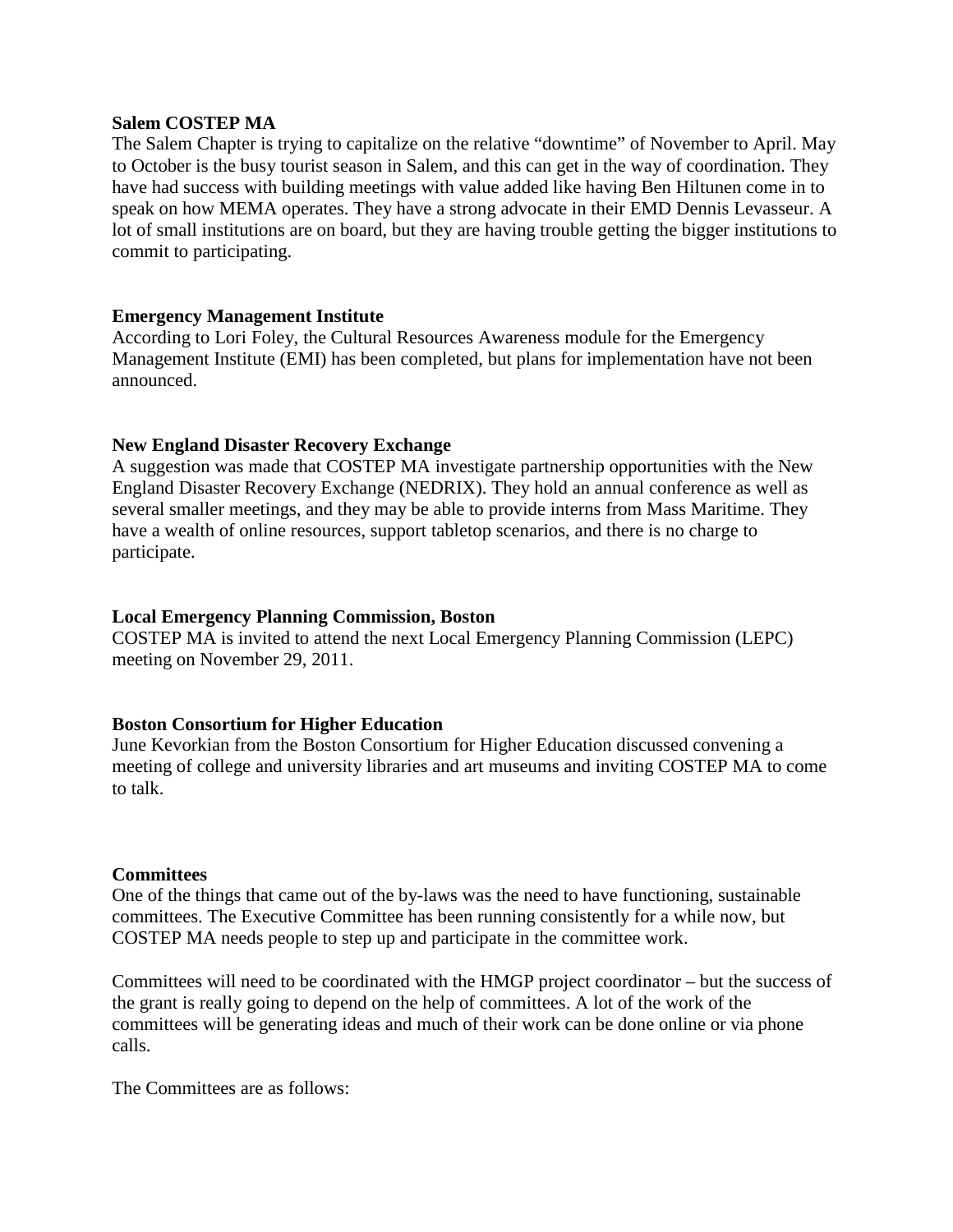**Outreach** Education/Training Community Meetings

## **The group set a deadline of the January 19, 2012, meeting for having the committees filled.**

### **Meeting with Simmons GSLIS**

Michael and Gregor will be meeting with representatives of the Simmons College Graduate School of Library and Information Science regarding the possibility of archives students serving as interns or volunteers assisting town clerks or helping with the HMGP grant and committees. There is a potential need for interns for the Connecting to Collections grant activities.

#### **Outreach to Museum Studies Programs**

Veronica has made contact with the Tufts University Museum Studies student group. She will coordinate with Andy Grilz to continue this outreach and extend it to other programs in the region.

#### **Attendance at meetings**

Concerns were raised about the number of people on COSTEP MA who are not attending meetings. A review is underway of the membership list, and the Executive Committee will be verifying that people are committed to continued participation. Additionally, it seems to be easier for people to attend meetings at the MA Archives, so future meetings will be focused there. Means of virtual attendance, such as Skype, need to be explored as well.

## **Community Meetings/Forums**

Gregor has been in touch with Donna Hooper in Lexington. Donna is reaching out to the new librarian, assistant town manager and interim fire chief. It may be prudent to wait until a permanent fire chief is in place before proceeding.

Waltham – Ben, Michael and Gregor gave a presentation a few months ago and need to follow up on this. Diane LeBlanc of NARA is a strong advocate in this town and we should try and capitalize on this.

Taunton and Northampton and Sudbury are other options.

The group discussed the power of bringing in a peer/colleague to talk about personal experiences with disasters – what happened, what went right and what went wrong. Angelina Altobellis will check and see if NEDCC has pictures from the Boston Public Library flood that might be useful.